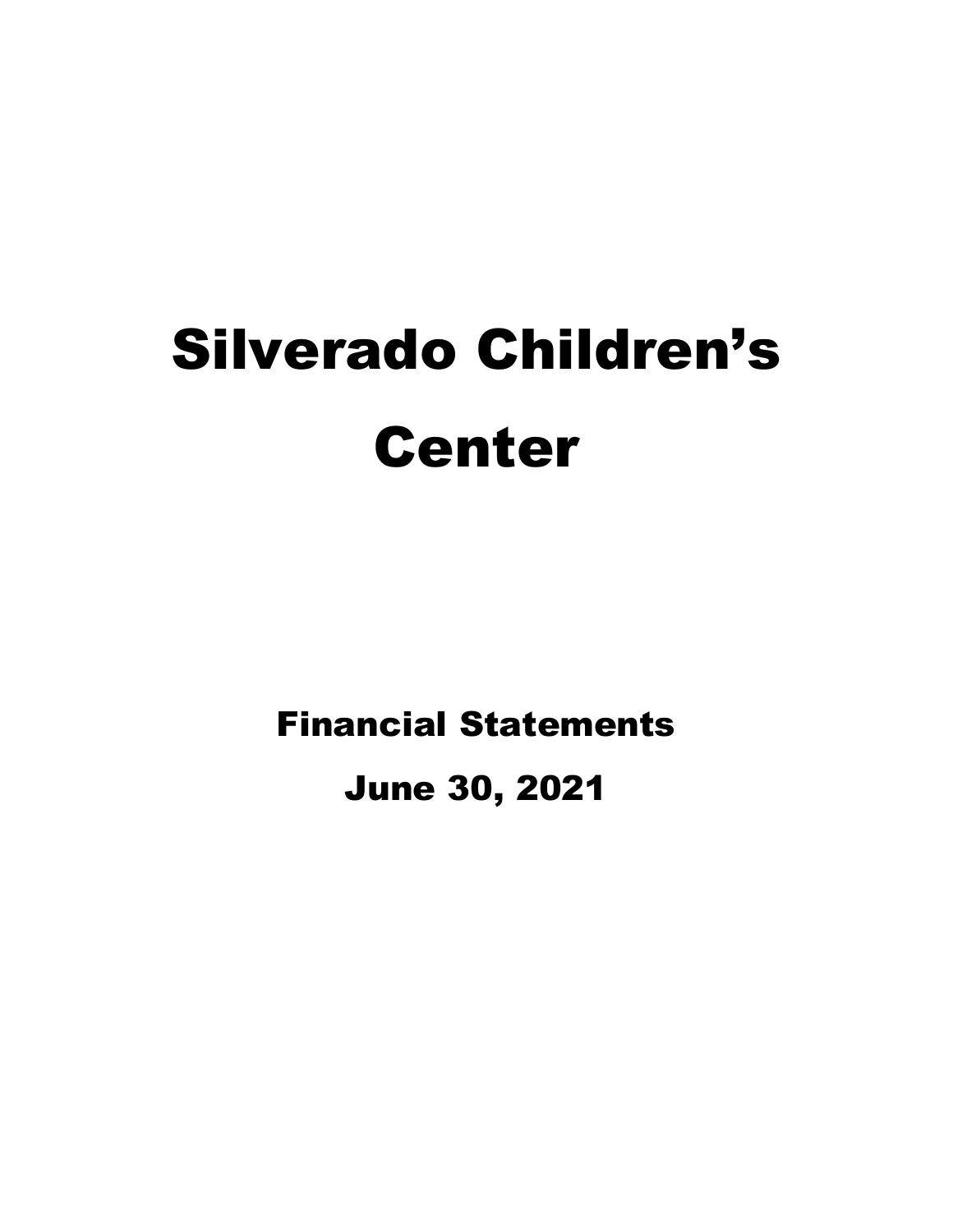**Cash Basis** 

# 1:01 PM Silverado Children's Center 07/15/21 **Profit & Loss**<br>Cash Basis **Results** Uune 2021

|                                                                    | <b>Jun 21</b>     | Jul '20 - Jun 21       |
|--------------------------------------------------------------------|-------------------|------------------------|
| <b>Ordinary Income/Expense</b><br><b>Income</b>                    |                   |                        |
| 4010 Donations                                                     |                   |                        |
| 4012 Animal Care Donations<br>6962 · Animal Care Expense           | 0.00              | $-32.75$               |
| 4012 · Animal Care Donations - Other                               | 0.00              | 135.41                 |
| Total 4012 Animal Care Donations                                   | 0.00              | 102.66                 |
| 4010 Donations - Other                                             | 0.00              | 4.175.36               |
| Total 4010 Donations                                               | 0.00              | 4,278.02               |
| 4030 · Fundraiser Income<br>4031 T-Shirts                          | 24.00             | 24.00                  |
| Total 4030 Fundraiser Income                                       | 24.00             | 24.00                  |
|                                                                    |                   |                        |
| 4040 Grants<br>4046 CARES Act Grant                                | 0.00              | 10,675.00              |
| 4044 CSCP Grant *Restrictive*                                      | 0.00              | 3,772.47               |
| Total 4040 Grants                                                  | 0.00              | 14,447.47              |
| 4050 Late Payment Fees<br>4080 · Registration Fees<br>4090 Tuition | 0.00<br>696.80    | $-40.00$<br>6,315.40   |
| 4091 · Paypal Fees<br>4090 Tuition - Other                         | 0.00<br>35,009.51 | 1,109.70<br>212,005.39 |
| Total 4090 Tuition                                                 | 35,009.51         | 213,115.09             |
| 4100 Other Income                                                  | 0.00              | 65.80                  |
| <b>Total Income</b>                                                | 35,730.31         | 238,205.78             |
| Expense                                                            |                   |                        |
| 6969 · Playground Project<br>6000 Advertising                      | 0.00<br>591.76    | 86.04<br>1,450.85      |
| 6020 Auto Expense                                                  |                   |                        |
| $6022 \cdot Gas$                                                   | 0.00              | 85.28                  |
| 6025 · Repairs & Maintenance                                       | 0.00              | 129.06                 |
| 6020 · Auto Expense - Other                                        | 0.00              | 44.08                  |
| Total 6020 · Auto Expense                                          | 0.00              | 258.42                 |
| 6050 · Bank Service Charges                                        | 0.00              | 12.00                  |
| 6090 Dues & Subscriptions                                          | 92.98             | 1,172.31               |
| 6200 · Insurance Expense<br>6203 Health                            | 603.02            | 6,563.65               |
| 6202 Worker's Comp                                                 | 0.00              | 1,767.29               |
| Total 6200 · Insurance Expense                                     | 603.02            | 8,330.94               |
| 6550 Office Expense                                                |                   |                        |
| 6958 · Staff Gift                                                  | 522.95            | 1,354.20               |
| 6959 Storage                                                       | 59.39             | 59.39                  |
| 6957 · Furniture                                                   | 0.00              | 348.96                 |
| 6555 · Health & Safety                                             | 252.45            | 763.39                 |
| 6554 · Paper Products                                              | 0.00              | 539.11                 |
| 6551 Internet Access                                               | 96.30             | 962.43                 |
| 6552 Office Supplies                                               | 0.00              | 1,507.70               |
| 6553 Website<br>6550 Office Expense - Other                        | 0.00<br>236.79    | 1,025.73<br>601.74     |
|                                                                    |                   |                        |
| Total 6550 · Office Expense                                        | 1,167.88          | 7,162.65               |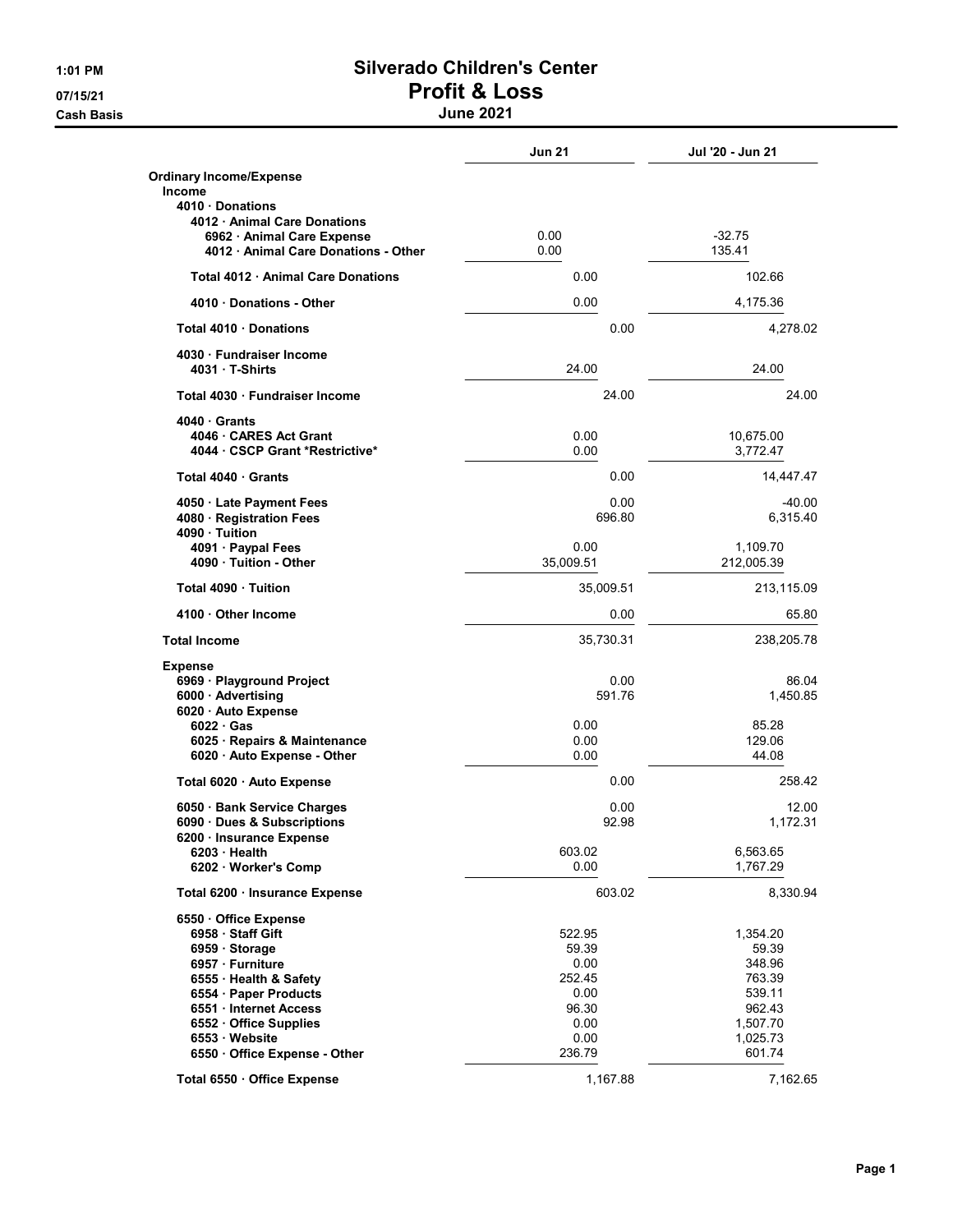**Cash Basis** 

# 1:01 PM Silverado Children's Center 07/15/21 **Profit & Loss**<br>Cash Basis **Results** Uune 2021

|                                                             | <b>Jun 21</b>    | Jul '20 - Jun 21  |
|-------------------------------------------------------------|------------------|-------------------|
| 6640 Legal & Prof Fees                                      |                  |                   |
| $6642 \cdot$ Legal                                          | 0.00             | 345.00            |
| 6644 · Bookkeeping                                          | 0.00             | 6,982.00          |
| Total 6640 Legal & Prof Fees                                | 0.00             | 7,327.00          |
| 6790 · Salaries & Wages                                     |                  |                   |
| 6793 Director                                               | 8,621.91         | 55,158.84         |
| $6792 \cdot$ Staff                                          | 10,506.69        | 77,541.26         |
| Total 6790 · Salaries & Wages                               | 19,128.60        | 132,700.10        |
| 6800 Payroll Expenses                                       |                  |                   |
| 6806 · Payroll Processing Fees<br>$6801 \cdot ETT$          | 140.00<br>5.63   | 1,463.84<br>20.56 |
| 6803 Medicare                                               | 739.36           | 2,205.37          |
| 6804 · Social Security                                      | 3,161.42         | 8,535.20          |
| $6805 \cdot SUI$                                            | 135.25           | 1,247.20          |
| 6800 · Payroll Expenses - Other                             | 4,416.55         | 6,574.03          |
| Total 6800 · Payroll Expenses                               | 8,598.21         | 20,046.20         |
| 6820 Postage                                                | 0.00             | 95.60             |
| 6840 · Professional Development                             | 0.00             | 540.00            |
| 6900 · Repairs & Mtce                                       |                  |                   |
| 6908 OC Parks Inspection Corrections                        | 0.00             | 73.98             |
| 6901 · Building/Grounds                                     | 0.00             | 17,133.07         |
| 6903 Equipment                                              | 96.98            | 2,012.66          |
| 6905 Janitorial                                             | 2,210.65         | 9,754.90          |
| 6900 Repairs & Mtce - Other                                 | 379.68           | 1,578.60          |
| Total 6900 · Repairs & Mtce                                 | 2,687.31         | 30,553.21         |
| 6940 Utilities                                              |                  |                   |
| 6941 Gas & Electric<br>6943 Trash                           | 124.43<br>120.79 | 2,756.47          |
|                                                             |                  | 1,345.67          |
| Total 6940 · Utilities                                      | 245.22           | 4,102.14          |
| 6950 Program Expense                                        |                  |                   |
| 6956 Consumables/Art Supplies                               | 0.00             | 944.87            |
| 6951 · Animal Supplies                                      | 226.23<br>32.11  | 2,124.93          |
| 6952 · Curriculum Supp/Non Consumable<br>6954 Outdoor Items | 0.00             | 539.05<br>278.62  |
| 6955 Snacks/Food                                            | 597.01           | 3,498.89          |
| 6950 · Program Expense - Other                              | 0.00             | 12.99             |
| Total 6950 · Program Expense                                | 855.35           | 7,399.35          |
| 6970 · Telephone                                            | 108.74           | 1,947.81          |
| 6980 · Travel & Entertainment                               |                  |                   |
| 6983 Meals                                                  | 0.00             | 460.40            |
| 6980 Travel & Entertainment - Other                         | 0.00             | 30.22             |
| Total 6980 Travel & Entertainment                           | 0.00             | 490.62            |
| <b>Total Expense</b>                                        | 34,079.07        | 223,675.24        |
| <b>Net Ordinary Income</b>                                  | 1,651.24         | 14,530.54         |
| <b>Other Income/Expense</b>                                 |                  |                   |
| <b>Other Income</b><br>7010 · Interest Income               | 0.00             | 0.72              |
|                                                             |                  |                   |
| <b>Total Other Income</b>                                   | 0.00             | 0.72              |
| <b>Net Other Income</b>                                     | 0.00             | 0.72              |
| Net Income                                                  | 1,651.24         | 14,531.26         |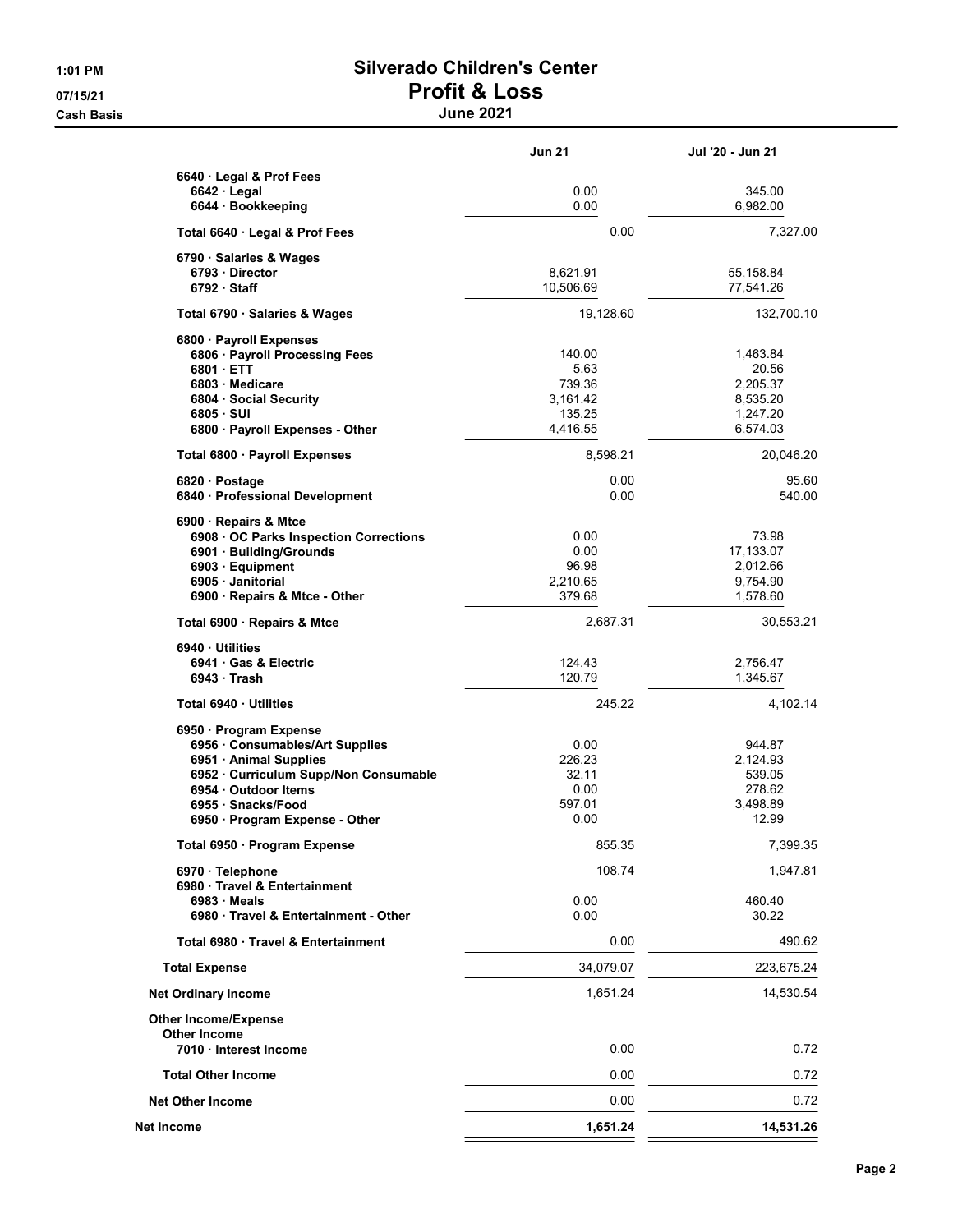|                                                                                                        | <b>Jul 20</b>        | Aug 20               | Sep 20                | <b>Oct 20</b>          |
|--------------------------------------------------------------------------------------------------------|----------------------|----------------------|-----------------------|------------------------|
| <b>Ordinary Income/Expense</b><br><b>Income</b><br>4010 Donations                                      |                      |                      |                       |                        |
| 4012 Animal Care Donations<br>6962 Animal Care Expense<br>4012 · Animal Care Donations - Other         | 0.00<br>0.00         | 0.00<br>0.00         | 0.00<br>50.41         | 0.00<br>85.00          |
| Total 4012 · Animal Care Donations                                                                     | 0.00                 | 0.00                 | 50.41                 | 85.00                  |
| 4010 Donations - Other                                                                                 | 450.00               | 0.00                 | 1,000.00              | 632.06                 |
| Total 4010 · Donations                                                                                 | 450.00               | 0.00                 | 1,050.41              | 717.06                 |
| 4030 · Fundraiser Income<br>4031 T-Shirts                                                              | 0.00                 | 0.00                 | 0.00                  | 0.00                   |
| Total 4030 · Fundraiser Income                                                                         | 0.00                 | 0.00                 | 0.00                  | 0.00                   |
| 4040 Grants<br>4046 CARES Act Grant<br>4044 · CSCP Grant *Restrictive*                                 | 0.00<br>3,950.27     | 0.00<br>$-177.80$    | 0.00<br>0.00          | 0.00<br>0.00           |
| Total 4040 Grants                                                                                      | 3,950.27             | $-177.80$            | 0.00                  | 0.00                   |
| 4050 · Late Payment Fees<br>4080 · Registration Fees<br>4090 · Tuition                                 | 0.00<br>550.00       | 0.00<br>900.00       | 0.00<br>250.00        | 0.00<br>400.00         |
| 4091 · Paypal Fees<br>4090 Tuition - Other                                                             | $-37.55$<br>8,125.29 | $-71.44$<br>9,369.63 | $-90.46$<br>20,871.46 | $-125.09$<br>12,665.90 |
| Total 4090 · Tuition                                                                                   | 8,087.74             | 9,298.19             | 20,781.00             | 12,540.81              |
| 4100 Other Income                                                                                      | 0.00                 | 0.00                 | 0.00                  | 0.00                   |
| <b>Total Income</b>                                                                                    | 13,038.01            | 10,020.39            | 22,081.41             | 13,657.87              |
| <b>Expense</b><br>6969 · Playground Project<br>6000 · Advertising                                      | 0.00<br>25.17        | 0.00<br>185.33       | 0.00<br>112.18        | 0.00<br>132.88         |
| 6020 · Auto Expense<br>$6022 \cdot Gas$<br>6025 · Repairs & Maintenance<br>6020 · Auto Expense - Other | 0.00<br>0.00<br>0.00 | 0.00<br>0.00<br>0.00 | 0.00<br>0.00<br>0.00  | 25.55<br>0.00<br>0.00  |
| Total 6020 · Auto Expense                                                                              | 0.00                 | 0.00                 | 0.00                  | 25.55                  |
| 6050 · Bank Service Charges<br>6090 · Dues & Subscriptions                                             | 0.00<br>196.96       | 0.00<br>90.97        | 0.00<br>62.97         | 12.00<br>86.25         |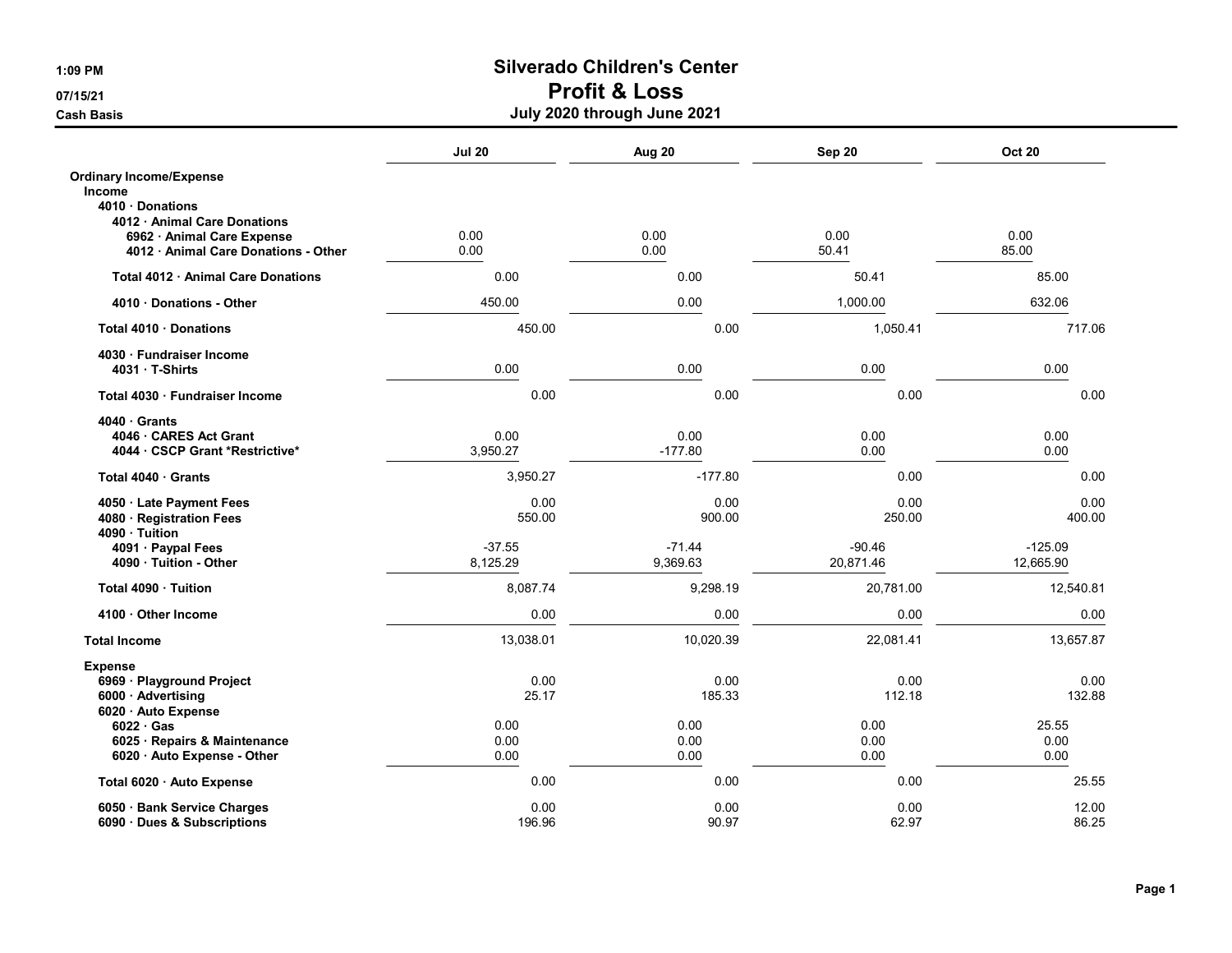|                                 | <b>Jul 20</b> | Aug 20    | Sep 20    | <b>Oct 20</b> |
|---------------------------------|---------------|-----------|-----------|---------------|
| 6200 · Insurance Expense        |               |           |           |               |
| 6203 · Health                   | 491.36        | 407.71    | 491.36    | 491.36        |
| 6202 Worker's Comp              | 0.00          | 835.75    | 752.18    | 0.00          |
| Total 6200 · Insurance Expense  | 491.36        | 1,243.46  | 1,243.54  | 491.36        |
| 6550 Office Expense             |               |           |           |               |
| 6958 Staff Gift                 | 0.00          | 180.68    | 29.79     | 45.95         |
| 6959 · Storage                  | 0.00          | 0.00      | 0.00      | 0.00          |
| 6957 · Furniture                | 0.00          | 0.00      | 0.00      | 19.64         |
| 6555 Health & Safety            | 0.00          | 73.34     | 26.33     | 0.00          |
| 6554 · Paper Products           | 0.00          | 59.41     | 61.77     | 0.00          |
| 6551 Internet Access            | 64.20         | 64.20     | 64.20     | 64.20         |
| 6552 Office Supplies            | 21.53         | 0.00      | 139.58    | 0.00          |
| 6553 Website                    | 0.00          | 0.00      | 0.00      | 775.75        |
| 6550 Office Expense - Other     | 0.00          | 0.00      | 0.00      | 0.00          |
| Total 6550 Office Expense       | 85.73         | 377.63    | 321.67    | 905.54        |
| 6640 Legal & Prof Fees          |               |           |           |               |
| $6642 \cdot$ Legal              | 0.00          | 0.00      | 0.00      | 0.00          |
| 6644 · Bookkeeping              | 540.00        | 640.00    | 700.00    | 680.00        |
| Total 6640 · Legal & Prof Fees  | 540.00        | 640.00    | 700.00    | 680.00        |
| 6790 · Salaries & Wages         |               |           |           |               |
| 6793 Director                   | 3,443.74      | 3,934.94  | 4,342.00  | 4,342.00      |
| $6792 \cdot$ Staff              | 3,153.58      | 5,695.76  | 8,742.21  | 6,595.06      |
| Total 6790 · Salaries & Wages   | 6,597.32      | 9,630.70  | 13,084.21 | 10,937.06     |
| 6800 · Payroll Expenses         |               |           |           |               |
| 6806 · Payroll Processing Fees  | $-3.12$       | 122.50    | 140.00    | 56.70         |
| 6801 ETT                        | 1.07          | 2.13      | 4.11      | 1.79          |
| 6803 Medicare                   | 93.77         | 137.77    | 187.80    | 156.71        |
| 6804 Social Security            | 400.94        | 589.03    | 803.12    | 670.00        |
| $6805 \cdot SUI$                | 33.17         | 65.73     | 127.74    | 39.43         |
| 6800 · Payroll Expenses - Other | 0.00          | 0.00      | 0.00      | 0.00          |
| Total 6800 · Payroll Expenses   | 525.83        | 917.16    | 1,262.77  | 924.63        |
| 6820 · Postage                  | 0.00          | 0.00      | 0.00      | 0.00          |
| 6840 · Professional Development | 0.00          | $-110.00$ | 0.00      | 0.00          |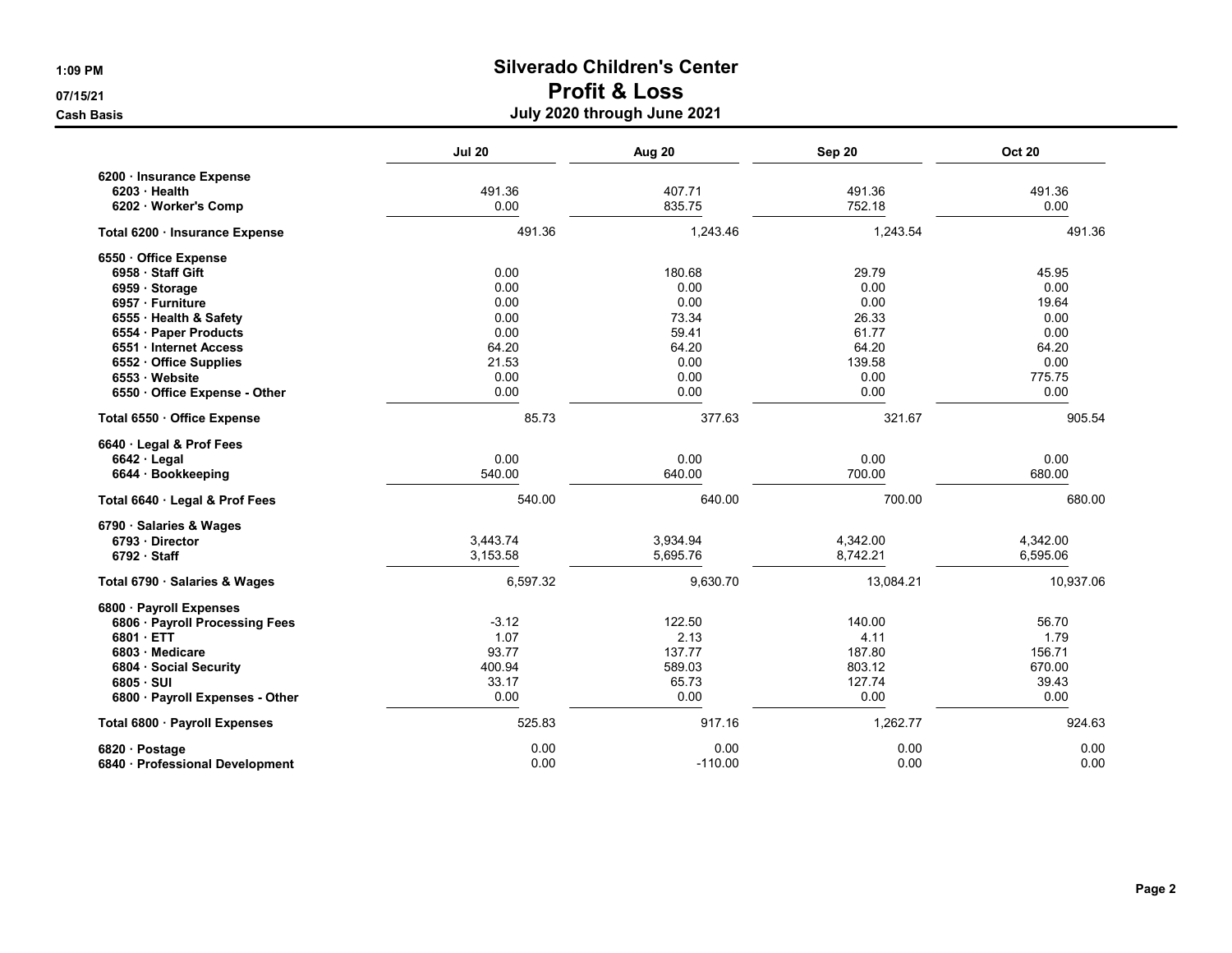| 6900 · Repairs & Mtce<br>0.00<br>0.00<br>0.00<br>6908 · OC Parks Inspection Corrections<br>259.99<br>996.40<br>2,031.73<br>6901 · Building/Grounds<br>0.00<br>0.00<br>0.00<br>6903 · Equipment<br>570.76<br>640.00<br>1,120.27<br>6905 Janitorial<br>6900 · Repairs & Mtce - Other<br>0.00<br>0.00<br>0.00<br>1,380.26<br>1,567.16<br>2,671.73<br>Total 6900 · Repairs & Mtce<br>6940 Utilities<br>150.67<br>138.76<br>501.02<br>6941 · Gas & Electric<br>$6943 \cdot$ Trash<br>120.77<br>120.78<br>120.79<br>259.53<br>271.45<br>621.81<br>Total 6940 · Utilities<br>6950 · Program Expense<br>106.14<br>6956 Consumables/Art Supplies<br>0.00<br>185.07<br>197.12<br>79.28<br>432.98<br>6951 · Animal Supplies<br>0.00<br>0.00<br>0.00<br>6952 · Curriculum Supp/Non Consumable<br>0.00<br>0.00<br>0.00<br>6954 · Outdoor Items<br>148.27<br>311.18<br>325.28<br>6955 · Snacks/Food<br>0.00<br>0.00<br>0.00<br>6950 · Program Expense - Other<br>227.55<br>614.44<br>943.33<br>Total 6950 · Program Expense<br>233.19<br>412.32<br>35.30<br>6970 · Telephone<br>6980 Travel & Entertainment<br>107.28<br>39.90<br>23.18<br>6983 Meals<br>6980 Travel & Entertainment - Other<br>0.00<br>0.00<br>0.00<br>23.18<br>107.28<br>39.90<br>Total 6980 Travel & Entertainment<br>10,586.08<br>21,099.41<br>15,947.90<br><b>Total Expense</b><br>2,451.93<br>982.00<br>$-5,927.51$<br><b>Net Ordinary Income</b><br><b>Other Income/Expense</b><br><b>Other Income</b><br>0.06<br>0.08<br>0.08<br>7010 · Interest Income<br><b>Total Other Income</b><br>0.06<br>0.08<br>0.08<br><b>Net Other Income</b> | <b>Jul 20</b> | Aug 20 | Sep 20 | <b>Oct 20</b> |
|---------------------------------------------------------------------------------------------------------------------------------------------------------------------------------------------------------------------------------------------------------------------------------------------------------------------------------------------------------------------------------------------------------------------------------------------------------------------------------------------------------------------------------------------------------------------------------------------------------------------------------------------------------------------------------------------------------------------------------------------------------------------------------------------------------------------------------------------------------------------------------------------------------------------------------------------------------------------------------------------------------------------------------------------------------------------------------------------------------------------------------------------------------------------------------------------------------------------------------------------------------------------------------------------------------------------------------------------------------------------------------------------------------------------------------------------------------------------------------------------------------------------------------------------------------------------------------------------------|---------------|--------|--------|---------------|
|                                                                                                                                                                                                                                                                                                                                                                                                                                                                                                                                                                                                                                                                                                                                                                                                                                                                                                                                                                                                                                                                                                                                                                                                                                                                                                                                                                                                                                                                                                                                                                                                   |               |        |        |               |
|                                                                                                                                                                                                                                                                                                                                                                                                                                                                                                                                                                                                                                                                                                                                                                                                                                                                                                                                                                                                                                                                                                                                                                                                                                                                                                                                                                                                                                                                                                                                                                                                   |               |        |        | 0.00          |
|                                                                                                                                                                                                                                                                                                                                                                                                                                                                                                                                                                                                                                                                                                                                                                                                                                                                                                                                                                                                                                                                                                                                                                                                                                                                                                                                                                                                                                                                                                                                                                                                   |               |        |        | 450.00        |
|                                                                                                                                                                                                                                                                                                                                                                                                                                                                                                                                                                                                                                                                                                                                                                                                                                                                                                                                                                                                                                                                                                                                                                                                                                                                                                                                                                                                                                                                                                                                                                                                   |               |        |        | 0.00          |
|                                                                                                                                                                                                                                                                                                                                                                                                                                                                                                                                                                                                                                                                                                                                                                                                                                                                                                                                                                                                                                                                                                                                                                                                                                                                                                                                                                                                                                                                                                                                                                                                   |               |        |        | 920.00        |
|                                                                                                                                                                                                                                                                                                                                                                                                                                                                                                                                                                                                                                                                                                                                                                                                                                                                                                                                                                                                                                                                                                                                                                                                                                                                                                                                                                                                                                                                                                                                                                                                   |               |        |        | 0.00          |
|                                                                                                                                                                                                                                                                                                                                                                                                                                                                                                                                                                                                                                                                                                                                                                                                                                                                                                                                                                                                                                                                                                                                                                                                                                                                                                                                                                                                                                                                                                                                                                                                   |               |        |        | 1,370.00      |
|                                                                                                                                                                                                                                                                                                                                                                                                                                                                                                                                                                                                                                                                                                                                                                                                                                                                                                                                                                                                                                                                                                                                                                                                                                                                                                                                                                                                                                                                                                                                                                                                   |               |        |        |               |
|                                                                                                                                                                                                                                                                                                                                                                                                                                                                                                                                                                                                                                                                                                                                                                                                                                                                                                                                                                                                                                                                                                                                                                                                                                                                                                                                                                                                                                                                                                                                                                                                   |               |        |        | 322.34        |
|                                                                                                                                                                                                                                                                                                                                                                                                                                                                                                                                                                                                                                                                                                                                                                                                                                                                                                                                                                                                                                                                                                                                                                                                                                                                                                                                                                                                                                                                                                                                                                                                   |               |        |        | 120.78        |
|                                                                                                                                                                                                                                                                                                                                                                                                                                                                                                                                                                                                                                                                                                                                                                                                                                                                                                                                                                                                                                                                                                                                                                                                                                                                                                                                                                                                                                                                                                                                                                                                   |               |        |        | 443.12        |
|                                                                                                                                                                                                                                                                                                                                                                                                                                                                                                                                                                                                                                                                                                                                                                                                                                                                                                                                                                                                                                                                                                                                                                                                                                                                                                                                                                                                                                                                                                                                                                                                   |               |        |        |               |
|                                                                                                                                                                                                                                                                                                                                                                                                                                                                                                                                                                                                                                                                                                                                                                                                                                                                                                                                                                                                                                                                                                                                                                                                                                                                                                                                                                                                                                                                                                                                                                                                   |               |        |        | 0.00          |
|                                                                                                                                                                                                                                                                                                                                                                                                                                                                                                                                                                                                                                                                                                                                                                                                                                                                                                                                                                                                                                                                                                                                                                                                                                                                                                                                                                                                                                                                                                                                                                                                   |               |        |        | 135.75        |
|                                                                                                                                                                                                                                                                                                                                                                                                                                                                                                                                                                                                                                                                                                                                                                                                                                                                                                                                                                                                                                                                                                                                                                                                                                                                                                                                                                                                                                                                                                                                                                                                   |               |        |        | 27.36         |
|                                                                                                                                                                                                                                                                                                                                                                                                                                                                                                                                                                                                                                                                                                                                                                                                                                                                                                                                                                                                                                                                                                                                                                                                                                                                                                                                                                                                                                                                                                                                                                                                   |               |        |        | 0.00          |
|                                                                                                                                                                                                                                                                                                                                                                                                                                                                                                                                                                                                                                                                                                                                                                                                                                                                                                                                                                                                                                                                                                                                                                                                                                                                                                                                                                                                                                                                                                                                                                                                   |               |        |        | 206.97        |
|                                                                                                                                                                                                                                                                                                                                                                                                                                                                                                                                                                                                                                                                                                                                                                                                                                                                                                                                                                                                                                                                                                                                                                                                                                                                                                                                                                                                                                                                                                                                                                                                   |               |        |        | 12.99         |
|                                                                                                                                                                                                                                                                                                                                                                                                                                                                                                                                                                                                                                                                                                                                                                                                                                                                                                                                                                                                                                                                                                                                                                                                                                                                                                                                                                                                                                                                                                                                                                                                   |               |        |        | 383.07        |
|                                                                                                                                                                                                                                                                                                                                                                                                                                                                                                                                                                                                                                                                                                                                                                                                                                                                                                                                                                                                                                                                                                                                                                                                                                                                                                                                                                                                                                                                                                                                                                                                   |               |        |        | 224.00        |
|                                                                                                                                                                                                                                                                                                                                                                                                                                                                                                                                                                                                                                                                                                                                                                                                                                                                                                                                                                                                                                                                                                                                                                                                                                                                                                                                                                                                                                                                                                                                                                                                   |               |        |        |               |
|                                                                                                                                                                                                                                                                                                                                                                                                                                                                                                                                                                                                                                                                                                                                                                                                                                                                                                                                                                                                                                                                                                                                                                                                                                                                                                                                                                                                                                                                                                                                                                                                   |               |        |        | 29.01         |
|                                                                                                                                                                                                                                                                                                                                                                                                                                                                                                                                                                                                                                                                                                                                                                                                                                                                                                                                                                                                                                                                                                                                                                                                                                                                                                                                                                                                                                                                                                                                                                                                   |               |        |        | 0.00          |
|                                                                                                                                                                                                                                                                                                                                                                                                                                                                                                                                                                                                                                                                                                                                                                                                                                                                                                                                                                                                                                                                                                                                                                                                                                                                                                                                                                                                                                                                                                                                                                                                   |               |        |        | 29.01         |
|                                                                                                                                                                                                                                                                                                                                                                                                                                                                                                                                                                                                                                                                                                                                                                                                                                                                                                                                                                                                                                                                                                                                                                                                                                                                                                                                                                                                                                                                                                                                                                                                   |               |        |        | 16,644.47     |
|                                                                                                                                                                                                                                                                                                                                                                                                                                                                                                                                                                                                                                                                                                                                                                                                                                                                                                                                                                                                                                                                                                                                                                                                                                                                                                                                                                                                                                                                                                                                                                                                   |               |        |        | $-2,986.60$   |
|                                                                                                                                                                                                                                                                                                                                                                                                                                                                                                                                                                                                                                                                                                                                                                                                                                                                                                                                                                                                                                                                                                                                                                                                                                                                                                                                                                                                                                                                                                                                                                                                   |               |        |        |               |
|                                                                                                                                                                                                                                                                                                                                                                                                                                                                                                                                                                                                                                                                                                                                                                                                                                                                                                                                                                                                                                                                                                                                                                                                                                                                                                                                                                                                                                                                                                                                                                                                   |               |        |        | 0.09          |
|                                                                                                                                                                                                                                                                                                                                                                                                                                                                                                                                                                                                                                                                                                                                                                                                                                                                                                                                                                                                                                                                                                                                                                                                                                                                                                                                                                                                                                                                                                                                                                                                   |               |        |        | 0.09          |
|                                                                                                                                                                                                                                                                                                                                                                                                                                                                                                                                                                                                                                                                                                                                                                                                                                                                                                                                                                                                                                                                                                                                                                                                                                                                                                                                                                                                                                                                                                                                                                                                   | 0.06          | 0.08   | 0.08   | 0.09          |
| 2,451.99<br>$-5,927.43$<br>982.08<br>Net Income                                                                                                                                                                                                                                                                                                                                                                                                                                                                                                                                                                                                                                                                                                                                                                                                                                                                                                                                                                                                                                                                                                                                                                                                                                                                                                                                                                                                                                                                                                                                                   |               |        |        | $-2,986.51$   |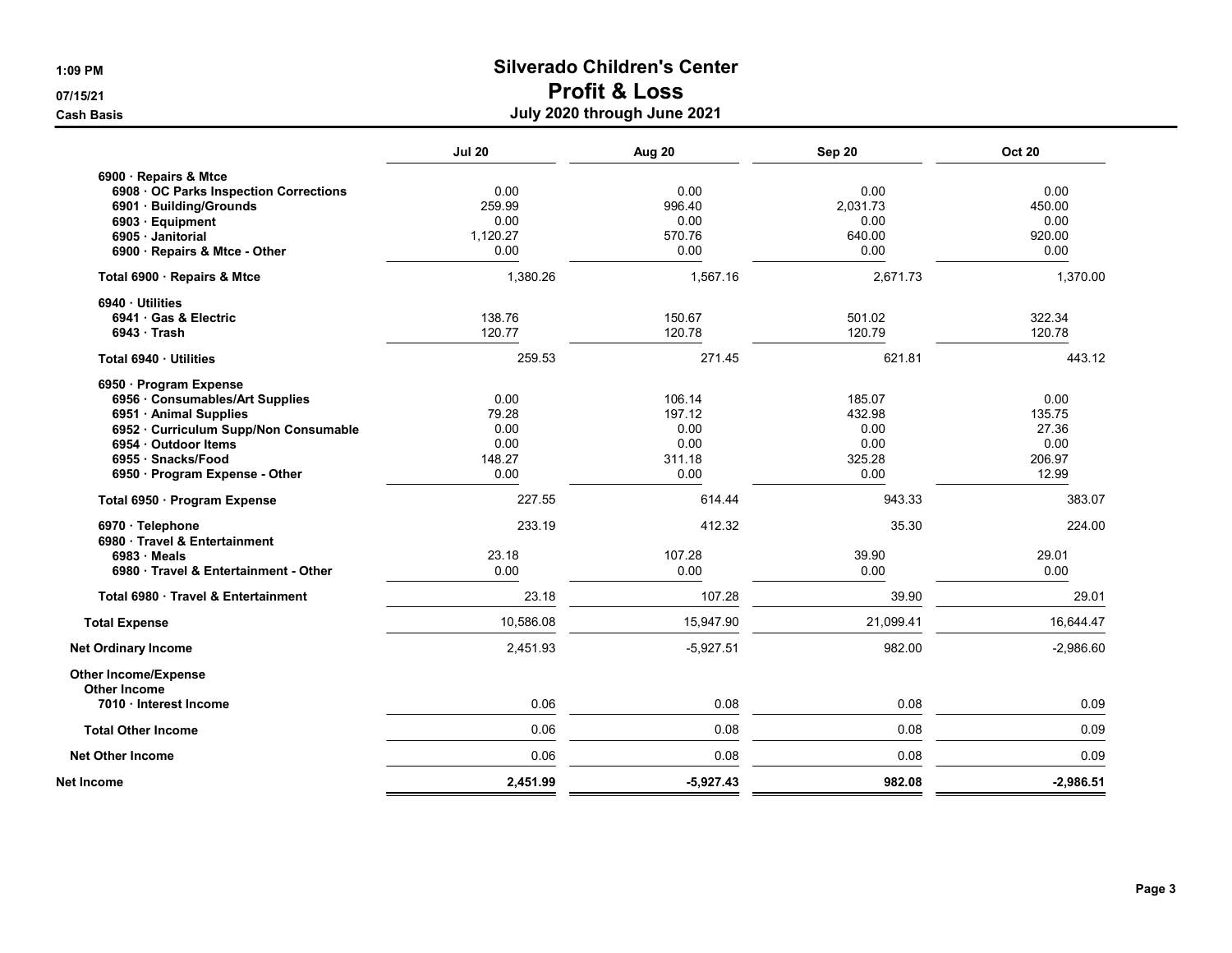# 1:09 PM Silverado Children's Center

## 07/15/21 **Profit & Loss**

|                                                             | <b>Nov 20</b> | <b>Dec 20</b> | <b>Jan 21</b>  | Feb <sub>21</sub> |
|-------------------------------------------------------------|---------------|---------------|----------------|-------------------|
| <b>Ordinary Income/Expense</b>                              |               |               |                |                   |
| <b>Income</b>                                               |               |               |                |                   |
| 4010 · Donations<br>4012 Animal Care Donations              |               |               |                |                   |
| 6962 · Animal Care Expense                                  | $-32.75$      | 0.00          | 0.00           | 0.00              |
| 4012 · Animal Care Donations - Other                        | 0.00          | 0.00          | 0.00           | 0.00              |
| Total 4012 Animal Care Donations                            | $-32.75$      | 0.00          | 0.00           | 0.00              |
|                                                             |               |               |                |                   |
| 4010 Donations - Other                                      | 0.00          | 376.30        | 0.00           | 0.00              |
| Total 4010 Donations                                        | $-32.75$      | 376.30        | 0.00           | 0.00              |
| 4030 Fundraiser Income                                      |               |               |                |                   |
| 4031 T-Shirts                                               | 0.00          | 0.00          | 0.00           | 0.00              |
| Total 4030 · Fundraiser Income                              | 0.00          | 0.00          | 0.00           | 0.00              |
| 4040 Grants                                                 |               |               |                |                   |
| 4046 CARES Act Grant                                        | 0.00          | 10,675.00     | 0.00           | 0.00              |
| 4044 · CSCP Grant *Restrictive*                             | 0.00          | 0.00          | 0.00           | 0.00              |
| Total 4040 Grants                                           | 0.00          | 10,675.00     | 0.00           | 0.00              |
| 4050 · Late Payment Fees                                    | 0.00          | 0.00          | $-30.00$       | $-10.00$          |
| 4080 · Registration Fees<br>4090 · Tuition                  | 0.00          | 0.00          | 75.00          | 300.00            |
| 4091 · Paypal Fees                                          | $-100.31$     | $-76.68$      | $-66.96$       | $-58.53$          |
| 4090 · Tuition - Other                                      | 18,163.04     | 10,516.69     | 14,391.02      | 14,351.86         |
| Total 4090 · Tuition                                        | 18,062.73     | 10,440.01     | 14,324.06      | 14,293.33         |
| 4100 Other Income                                           | 0.00          | 0.00          | 0.00           | 0.00              |
| <b>Total Income</b>                                         | 18,029.98     | 21,491.31     | 14,369.06      | 14,583.33         |
| <b>Expense</b>                                              |               |               |                |                   |
| 6969 · Playground Project                                   | 0.00          | 0.00          | 0.00           | 86.04             |
| 6000 Advertising                                            | 0.00          | 0.00          | 0.00           | 0.00              |
| 6020 · Auto Expense                                         |               |               |                |                   |
| $6022 \cdot Gas$                                            | 0.00          | 0.00          | 59.73          | 0.00              |
| 6025 · Repairs & Maintenance<br>6020 · Auto Expense - Other | 0.00<br>0.00  | 0.00<br>0.00  | 129.06<br>0.00 | 0.00<br>0.00      |
|                                                             |               |               |                |                   |
| Total 6020 · Auto Expense                                   | 0.00          | 0.00          | 188.79         | 0.00              |
| 6050 · Bank Service Charges                                 | 0.00          | 0.00          | 0.00           | 0.00              |
| 6090 · Dues & Subscriptions                                 | 68.98         | 69.97         | 68.98          | 146.97            |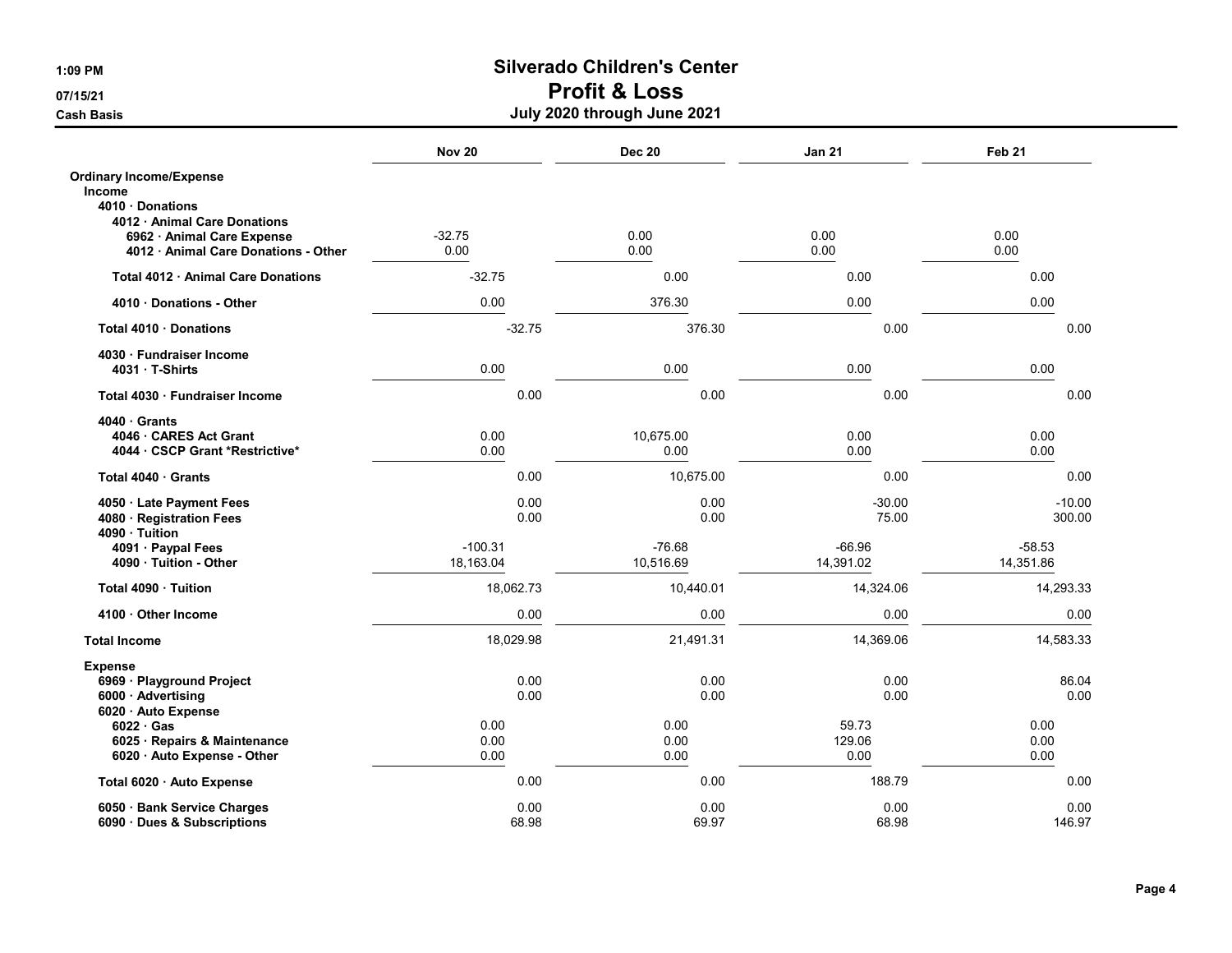|                                 | <b>Nov 20</b> | <b>Dec 20</b> | <b>Jan 21</b> | Feb 21    |
|---------------------------------|---------------|---------------|---------------|-----------|
| 6200 · Insurance Expense        |               |               |               |           |
| 6203 · Health                   | 491.36        | 491.36        | 472.52        | 472.52    |
| 6202 Worker's Comp              | $-1,325.00$   | 752.18        | 0.00          | 0.00      |
| Total 6200 · Insurance Expense  | $-833.64$     | 1,243.54      | 472.52        | 472.52    |
| 6550 Office Expense             |               |               |               |           |
| 6958 · Staff Gift               | 138.21        | 11.03         | 0.00          | 0.00      |
| 6959 Storage                    | 0.00          | 0.00          | 0.00          | 0.00      |
| 6957 · Furniture                | 189.33        | 0.00          | 0.00          | 0.00      |
| 6555 · Health & Safety          | 57.72         | 0.00          | 26.93         | 0.00      |
| 6554 · Paper Products           | 0.00          | 56.72         | 44.95         | 79.39     |
| 6551 Internet Access            | 64.20         | 64.20         | 135.38        | 163.20    |
| 6552 Office Supplies            | 142.21        | 0.00          | 61.02         | 188.97    |
| 6553 Website                    | 0.00          | 79.99         | 0.00          | 169.99    |
| 6550 · Office Expense - Other   | 22.36         | 0.00          | 164.55        | 0.00      |
| Total 6550 Office Expense       | 614.03        | 211.94        | 432.83        | 601.55    |
| 6640 Legal & Prof Fees          |               |               |               |           |
| $6642 \cdot$ Legal              | 0.00          | 0.00          | 0.00          | 345.00    |
| 6644 · Bookkeeping              | 587.50        | 1,793.75      | 882.00        | 0.00      |
| Total 6640 · Legal & Prof Fees  | 587.50        | 1,793.75      | 882.00        | 345.00    |
| 6790 · Salaries & Wages         |               |               |               |           |
| 6793 Director                   | 4,342.00      | 4,342.00      | 4,342.00      | 4,342.00  |
| $6792 \cdot$ Staff              | 5,305.28      | 4,884.89      | 5,117.94      | 6,402.62  |
| Total 6790 · Salaries & Wages   | 9,647.28      | 9,226.89      | 9,459.94      | 10,744.62 |
| 6800 · Payroll Expenses         |               |               |               |           |
| 6806 · Payroll Processing Fees  | 140.00        | 122.50        | 85.26         | 240.00    |
| $6801 \cdot ETT$                | 0.79          | 0.29          | 4.75          | 0.00      |
| 6803 Medicare                   | 138.00        | 135.52        | 135.27        | 153.91    |
| 6804 Social Security            | 590.05        | 579.47        | 578.42        | 412.31    |
| $6805 \cdot SUI$                | $-47.32$      | 6.41          | 104.41        | 239.24    |
| 6800 · Payroll Expenses - Other | 0.00          | $-32.35$      | 122.91        | 254.96    |
| Total 6800 · Payroll Expenses   | 821.52        | 811.84        | 1,031.02      | 1,300.42  |
| 6820 · Postage                  | 0.00          | 27.50         | 68.10         | 0.00      |
| 6840 · Professional Development | 0.00          | 0.00          | 0.00          | 0.00      |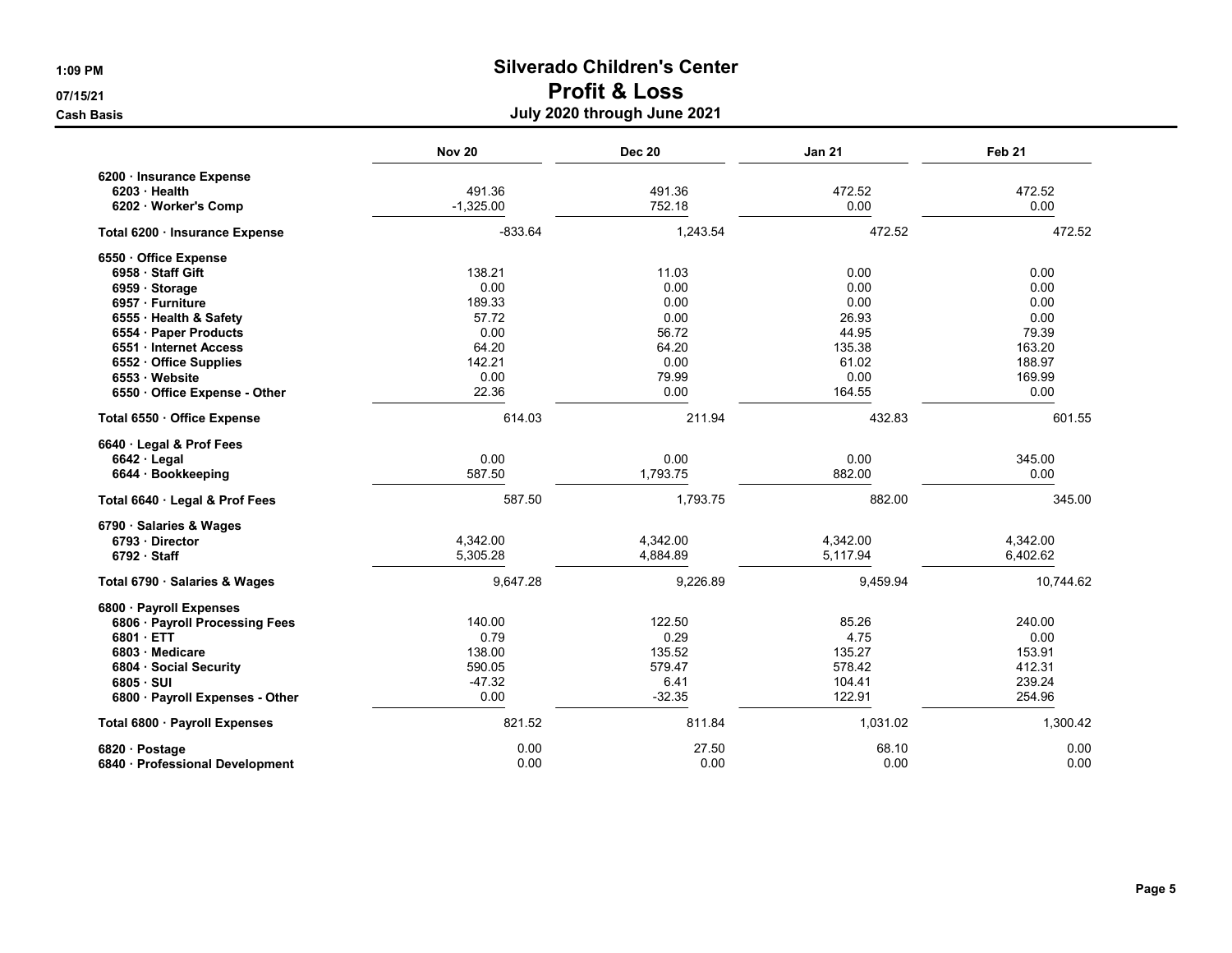|                                        | <b>Nov 20</b> | <b>Dec 20</b> | <b>Jan 21</b> | Feb <sub>21</sub> |
|----------------------------------------|---------------|---------------|---------------|-------------------|
| 6900 · Repairs & Mtce                  |               |               |               |                   |
| 6908 OC Parks Inspection Corrections   | 0.00          | 0.00          | 0.00          | 73.98             |
| 6901 · Building/Grounds                | 1,980.46      | 288.98        | 288.98        | 555.48            |
| 6903 · Equipment                       | 0.00          | 0.00          | 0.00          | 0.00              |
| 6905 Janitorial                        | 1,220.00      | 760.00        | 886.60        | 800.00            |
| 6900 · Repairs & Mtce - Other          | 0.00          | 0.00          | 111.08        | 937.49            |
| Total 6900 · Repairs & Mtce            | 3,200.46      | 1,048.98      | 1,286.66      | 2,366.95          |
| 6940 Utilities                         |               |               |               |                   |
| 6941 Gas & Electric                    | 140.58        | 164.91        | 232.83        | 331.51            |
| $6943 \cdot$ Trash                     | 120.79        | 137.81        | 120.79        | 120.79            |
| Total 6940 · Utilities                 | 261.37        | 302.72        | 353.62        | 452.30            |
| 6950 · Program Expense                 |               |               |               |                   |
| 6956 Consumables/Art Supplies          | 17.22         | 30.21         | $-26.88$      | 384.08            |
| 6951 · Animal Supplies                 | 164.21        | 105.05        | 231.60        | 151.38            |
| 6952 · Curriculum Supp/Non Consumable  | 24.23         | 0.00          | 21.54         | 111.19            |
| 6954 · Outdoor Items                   | 0.00          | 171.95        | 106.67        | 0.00              |
| 6955 · Snacks/Food                     | 285.68        | 99.16         | 204.95        | 205.58            |
| 6950 · Program Expense - Other         | 0.00          | 0.00          | 0.00          | 0.00              |
| Total 6950 · Program Expense           | 491.34        | 406.37        | 537.88        | 852.23            |
| 6970 · Telephone                       | 235.54        | 306.86        | 103.05        | 108.61            |
| 6980 Travel & Entertainment            |               |               |               |                   |
| 6983 Meals                             | 0.00          | 85.19         | 87.79         | 34.82             |
| 6980 Travel & Entertainment - Other    | 30.22         | 0.00          | 0.00          | 0.00              |
| Total 6980 Travel & Entertainment      | 30.22         | 85.19         | 87.79         | 34.82             |
| <b>Total Expense</b>                   | 15,124.60     | 15,535.55     | 14,973.18     | 17,512.03         |
| <b>Net Ordinary Income</b>             | 2,905.38      | 5,955.76      | $-604.12$     | $-2,928.70$       |
| <b>Other Income/Expense</b>            |               |               |               |                   |
| Other Income<br>7010 · Interest Income | 0.07          | 0.11          | 0.13          | 0.10              |
| <b>Total Other Income</b>              | 0.07          | 0.11          | 0.13          | 0.10              |
| <b>Net Other Income</b>                | 0.07          | 0.11          | 0.13          | 0.10              |
|                                        |               |               |               |                   |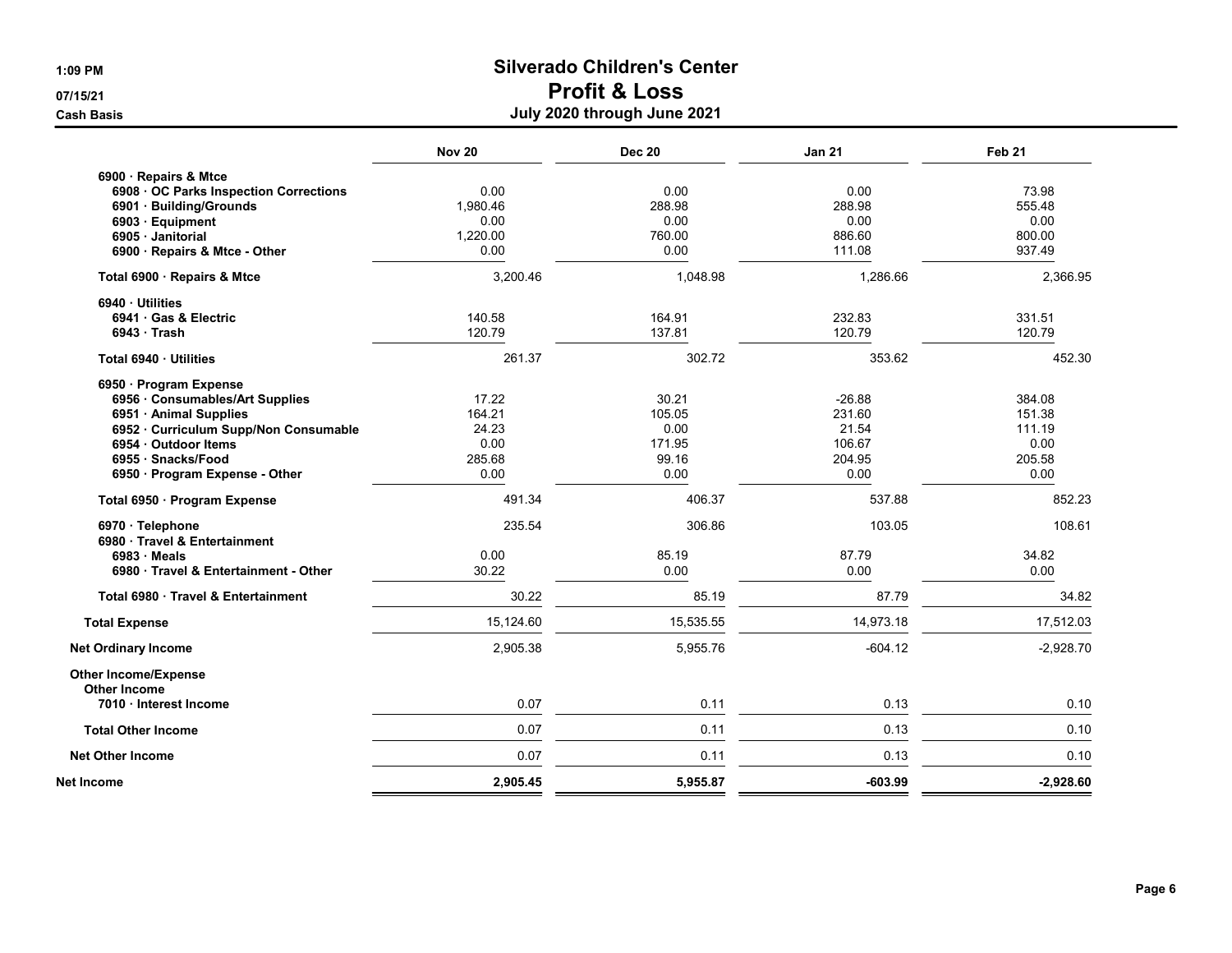# 1:09 PM Silverado Children's Center

### 07/15/21 **Profit & Loss**

Cash Basis July 2020 through June 2021

|                                            | <b>Mar 21</b> | Apr 21    | May 21    | <b>Jun 21</b> |
|--------------------------------------------|---------------|-----------|-----------|---------------|
| <b>Ordinary Income/Expense</b>             |               |           |           |               |
| Income                                     |               |           |           |               |
| 4010 Donations                             |               |           |           |               |
| 4012 Animal Care Donations                 |               |           |           |               |
| 6962 Animal Care Expense                   | 0.00          | 0.00      | 0.00      | 0.00          |
| 4012 Animal Care Donations - Other         | 0.00          | 0.00      | 0.00      | 0.00          |
| Total 4012 · Animal Care Donations         | 0.00          | 0.00      | 0.00      | 0.00          |
| 4010 Donations - Other                     | 0.00          | 1,717.00  | 0.00      | 0.00          |
| Total 4010 Donations                       | 0.00          | 1,717.00  | 0.00      | 0.00          |
| 4030 Fundraiser Income                     |               |           |           |               |
| 4031 T-Shirts                              | 0.00          | 0.00      | 0.00      | 24.00         |
| Total 4030 · Fundraiser Income             | 0.00          | 0.00      | 0.00      | 24.00         |
| 4040 Grants                                |               |           |           |               |
| 4046 CARES Act Grant                       | 0.00          | 0.00      | 0.00      | 0.00          |
| 4044 · CSCP Grant *Restrictive*            | 0.00          | 0.00      | 0.00      | 0.00          |
| Total 4040 Grants                          | 0.00          | 0.00      | 0.00      | 0.00          |
| 4050 · Late Payment Fees                   | 0.00          | 0.00      | 0.00      | 0.00          |
| 4080 · Registration Fees<br>4090 · Tuition | 700.00        | 1,171.80  | 1,271.80  | 696.80        |
| 4091 · Paypal Fees                         | 1,736.72      | 0.00      | 0.00      | 0.00          |
| 4090 Tuition - Other                       | 27,883.04     | 17,913.92 | 22,744.03 | 35,009.51     |
| Total 4090 Tuition                         | 29,619.76     | 17,913.92 | 22,744.03 | 35,009.51     |
| 4100 · Other Income                        | 0.00          | 65.80     | 0.00      | 0.00          |
| <b>Total Income</b>                        | 30,319.76     | 20,868.52 | 24,015.83 | 35,730.31     |
| <b>Expense</b>                             |               |           |           |               |
| 6969 · Playground Project                  | 0.00          | 0.00      | 0.00      | 0.00          |
| 6000 · Advertising                         | 0.00          | 0.00      | 403.53    | 591.76        |
| 6020 Auto Expense                          |               |           |           |               |
| $6022 \cdot Gas$                           | 0.00          | 0.00      | 0.00      | 0.00          |
| 6025 · Repairs & Maintenance               | 0.00          | 0.00      | 0.00      | 0.00          |
| 6020 · Auto Expense - Other                | 0.00          | 44.08     | 0.00      | 0.00          |
| Total 6020 · Auto Expense                  | 0.00          | 44.08     | 0.00      | 0.00          |
| 6050 · Bank Service Charges                | 0.00          | 0.00      | 0.00      | 0.00          |
| 6090 · Dues & Subscriptions                | 193.31        | 78.98     | 14.99     | 92.98         |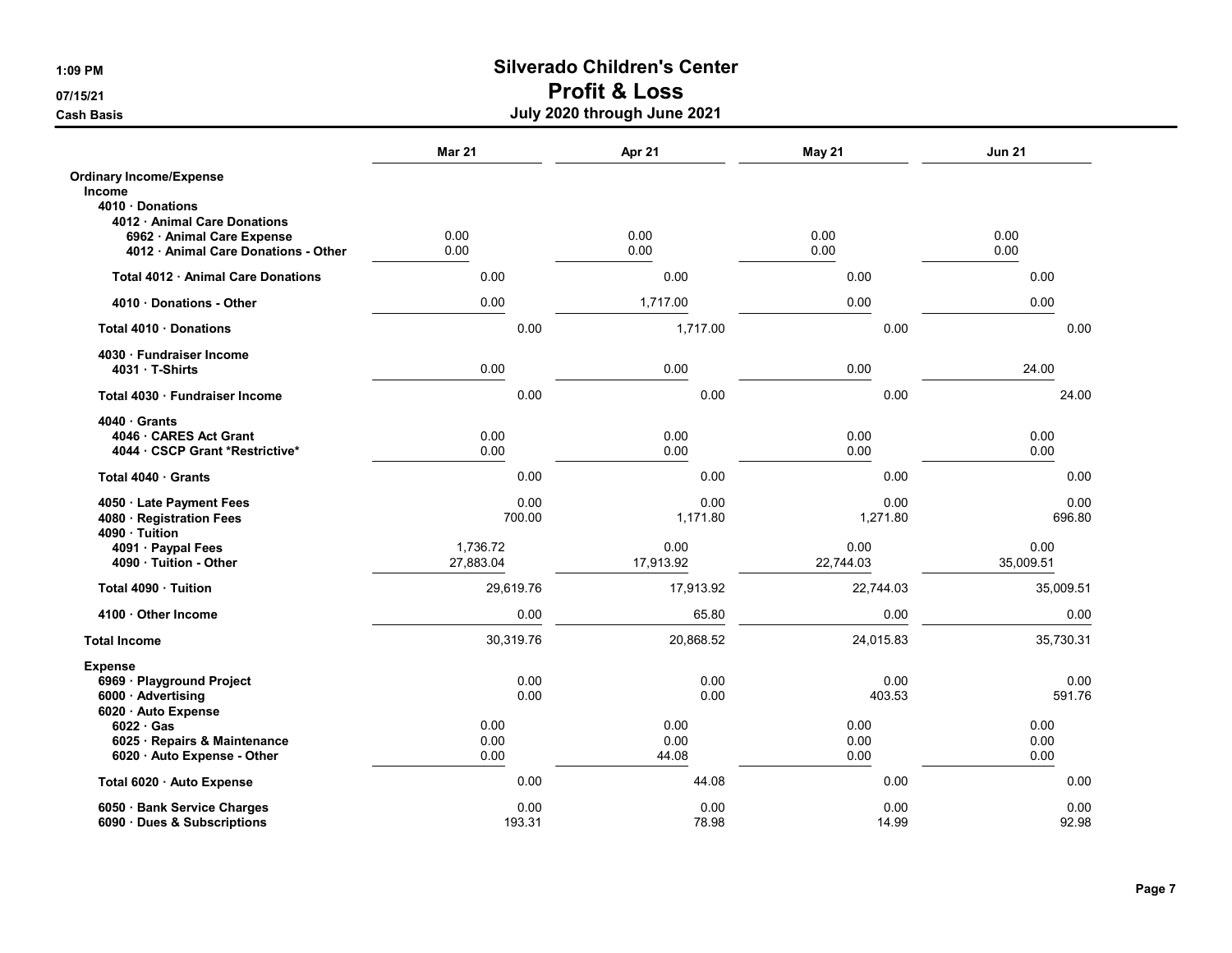|                                 | <b>Mar 21</b> | Apr 21    | <b>May 21</b> | <b>Jun 21</b> |
|---------------------------------|---------------|-----------|---------------|---------------|
| 6200 · Insurance Expense        |               |           |               |               |
| $6203$ Health                   | 472.52        | 1,075.54  | 603.02        | 603.02        |
| 6202 Worker's Comp              | 0.00          | 752.18    | 0.00          | 0.00          |
| Total 6200 · Insurance Expense  | 472.52        | 1,827.72  | 603.02        | 603.02        |
| 6550 Office Expense             |               |           |               |               |
| 6958 Staff Gift                 | 148.51        | 88.05     | 189.03        | 522.95        |
| 6959 Storage                    | 0.00          | 0.00      | 0.00          | 59.39         |
| 6957 · Furniture                | 139.99        | 0.00      | 0.00          | 0.00          |
| 6555 · Health & Safety          | 240.75        | 85.87     | 0.00          | 252.45        |
| 6554 · Paper Products           | 0.00          | 0.00      | 236.87        | 0.00          |
| 6551 Internet Access            | 32.10         | 44.74     | 105.51        | 96.30         |
| 6552 Office Supplies            | 0.00          | 0.00      | 954.39        | 0.00          |
| 6553 Website                    | 0.00          | 0.00      | 0.00          | 0.00          |
| 6550 Office Expense - Other     | 124.64        | 53.40     | 0.00          | 236.79        |
| Total 6550 Office Expense       | 685.99        | 272.06    | 1,485.80      | 1,167.88      |
| 6640 Legal & Prof Fees          |               |           |               |               |
| $6642 \cdot$ Legal              | 0.00          | 0.00      | 0.00          | 0.00          |
| 6644 · Bookkeeping              | 596.25        | 562.50    | 0.00          | 0.00          |
| Total 6640 · Legal & Prof Fees  | 596.25        | 562.50    | 0.00          | 0.00          |
| 6790 · Salaries & Wages         |               |           |               |               |
| 6793 Director                   | 4,342.00      | 5,416.27  | 3,347.98      | 8,621.91      |
| $6792 \cdot$ Staff              | 6,658.99      | 7,408.94  | 7,069.30      | 10,506.69     |
| Total 6790 · Salaries & Wages   | 11,000.99     | 12,825.21 | 10,417.28     | 19,128.60     |
| 6800 · Payroll Expenses         |               |           |               |               |
| 6806 · Payroll Processing Fees  | 140.00        | 140.00    | 140.00        | 140.00        |
| 6801 ETT                        | 0.00          | 0.00      | 0.00          | 5.63          |
| 6803 Medicare                   | 157.63        | $-5.88$   | 175.51        | 739.36        |
| 6804 Social Security            | 0.00          | 0.00      | 750.44        | 3,161.42      |
| 6805 · SUI                      | 224.44        | 187.44    | 131.26        | 135.25        |
| 6800 · Payroll Expenses - Other | 680.61        | 984.44    | 146.91        | 4,416.55      |
| Total 6800 · Payroll Expenses   | 1,202.68      | 1,306.00  | 1,344.12      | 8,598.21      |
| 6820 · Postage                  | 0.00          | 0.00      | 0.00          | 0.00          |
| 6840 · Professional Development | 650.00        | 0.00      | 0.00          | 0.00          |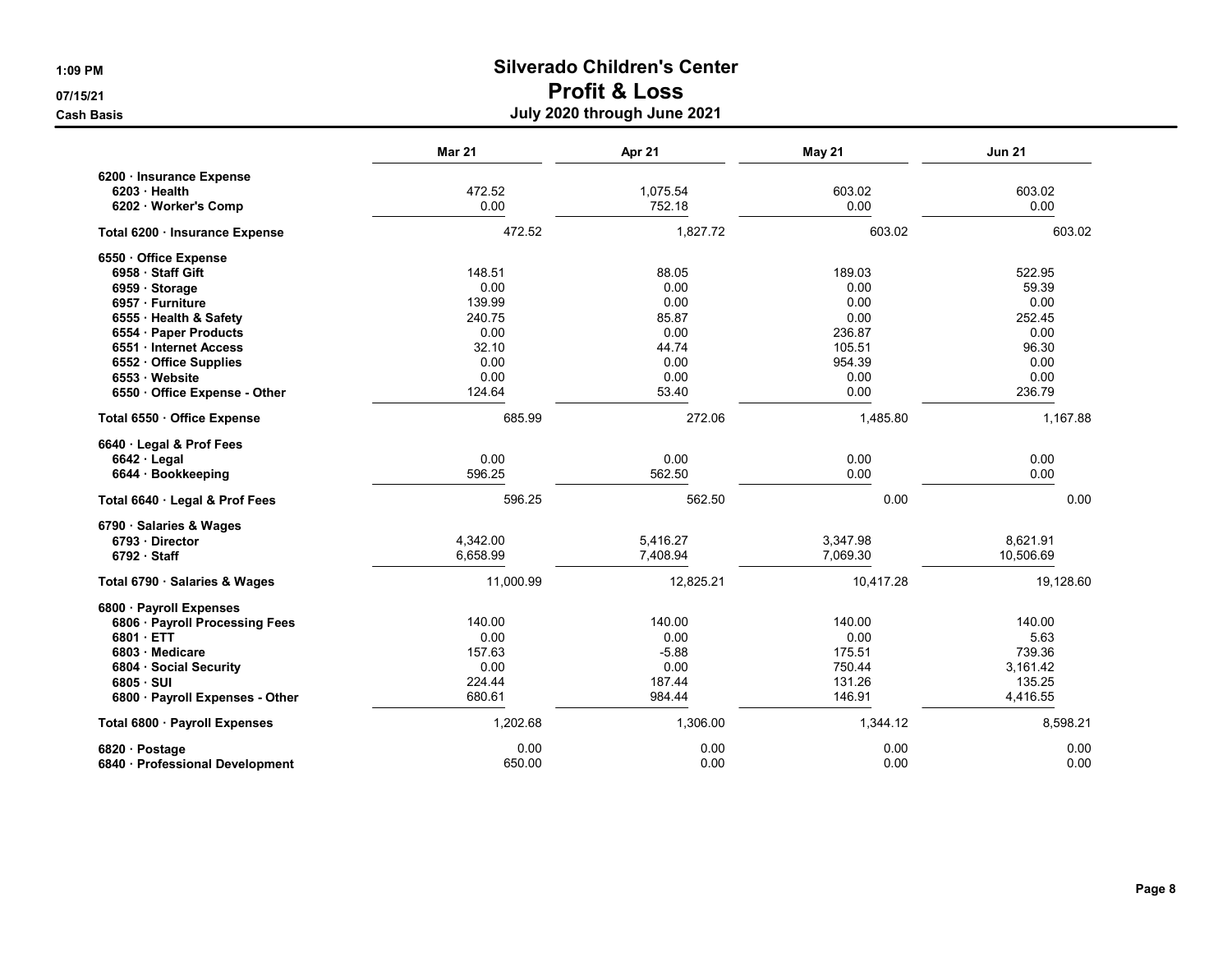|                                             | <b>Mar 21</b> | Apr 21      | May 21    | <b>Jun 21</b> |
|---------------------------------------------|---------------|-------------|-----------|---------------|
| 6900 · Repairs & Mtce                       |               |             |           |               |
| 6908 OC Parks Inspection Corrections        | 0.00          | 0.00        | 0.00      | 0.00          |
| 6901 · Building/Grounds                     | 512.87        | 4,548.18    | 5,220.00  | 0.00          |
| 6903 · Equipment                            | 0.00          | 1,067.70    | 847.98    | 96.98         |
| 6905 Janitorial                             | 19.27         | 19.30       | 588.05    | 2,210.65      |
| 6900 · Repairs & Mtce - Other               | $-160.62$     | 212.97      | 98.00     | 379.68        |
| Total 6900 · Repairs & Mtce                 | 371.52        | 5,848.15    | 6,754.03  | 2,687.31      |
| 6940 Utilities                              |               |             |           |               |
| 6941 Gas & Electric                         | 302.50        | 197.50      | 149.42    | 124.43        |
| $6943$ Trash                                | 120.79        | 120.79      | 0.00      | 120.79        |
| Total 6940 · Utilities                      | 423.29        | 318.29      | 149.42    | 245.22        |
| 6950 · Program Expense                      |               |             |           |               |
| 6956 Consumables/Art Supplies               | 0.00          | 249.03      | 0.00      | 0.00          |
| 6951 · Animal Supplies                      | 0.00          | 126.33      | 275.00    | 226.23        |
| 6952 · Curriculum Supp/Non Consumable       | 19.18         | 265.41      | 38.03     | 32.11         |
| 6954 Outdoor Items                          | 0.00          | 0.00        | 0.00      | 0.00          |
| 6955 · Snacks/Food                          | 215.02        | 654.01      | 245.78    | 597.01        |
| 6950 · Program Expense - Other              | 0.00          | 0.00        | 0.00      | 0.00          |
| Total 6950 · Program Expense                | 234.20        | 1,294.78    | 558.81    | 855.35        |
| 6970 · Telephone                            | 35.30         | 108.61      | 36.29     | 108.74        |
| 6980 · Travel & Entertainment               |               |             |           |               |
| $6983 \cdot Meals$                          | 53.23         | 0.00        | 0.00      | 0.00          |
| 6980 Travel & Entertainment - Other         | 0.00          | 0.00        | 0.00      | 0.00          |
| Total 6980 Travel & Entertainment           | 53.23         | 0.00        | 0.00      | 0.00          |
| <b>Total Expense</b>                        | 15,919.28     | 24,486.38   | 21,767.29 | 34,079.07     |
| <b>Net Ordinary Income</b>                  | 14,400.48     | $-3,617.86$ | 2,248.54  | 1,651.24      |
| <b>Other Income/Expense</b>                 |               |             |           |               |
| <b>Other Income</b><br>7010 Interest Income | 0.00          | 0.00        | 0.00      | 0.00          |
| <b>Total Other Income</b>                   | 0.00          | 0.00        | 0.00      | 0.00          |
| <b>Net Other Income</b>                     | 0.00          | 0.00        | 0.00      | 0.00          |
|                                             |               |             |           |               |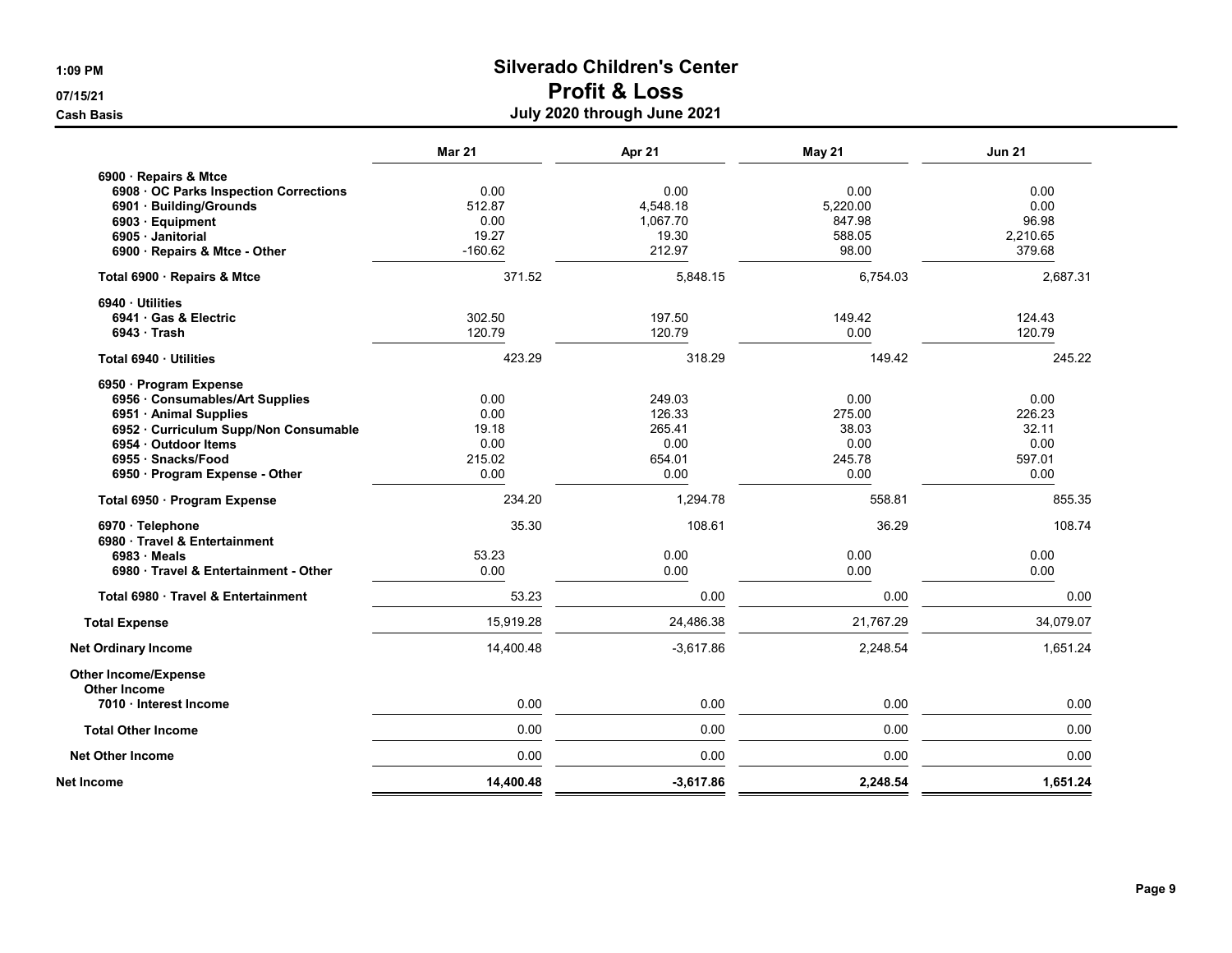#### 1:09 PM Silverado Children's Center 07/15/21 **Profit & Loss** Cash Basis July 2020 through June 2021

|                                                                  | <b>TOTAL</b>    |
|------------------------------------------------------------------|-----------------|
| <b>Ordinary Income/Expense</b><br>Income                         |                 |
| 4010 Donations                                                   |                 |
| 4012 Animal Care Donations                                       |                 |
| 6962 · Animal Care Expense<br>4012 Animal Care Donations - Other | $-32.75$        |
|                                                                  | 135.41          |
| Total 4012 Animal Care Donations                                 | 102.66          |
| 4010 Donations - Other                                           | 4,175.36        |
| Total 4010 Donations                                             | 4,278.02        |
| 4030 · Fundraiser Income<br>4031 T-Shirts                        | 24.00           |
| Total 4030 · Fundraiser Income                                   | 24.00           |
| 4040 Grants                                                      |                 |
| 4046 CARES Act Grant                                             | 10,675.00       |
| 4044 · CSCP Grant *Restrictive*                                  | 3,772.47        |
| Total 4040 Grants                                                | 14,447.47       |
| 4050 · Late Payment Fees                                         | -40.00          |
| 4080 · Registration Fees                                         | 6,315.40        |
| 4090 Tuition                                                     |                 |
| 4091 · Paypal Fees                                               | 1,109.70        |
| 4090 · Tuition - Other                                           | 212,005.39      |
| Total 4090 Tuition                                               | 213,115.09      |
| 4100 Other Income                                                | 65.80           |
| <b>Total Income</b>                                              | 238,205.78      |
| <b>Expense</b>                                                   |                 |
| 6969 · Playground Project                                        | 86.04           |
| 6000 · Advertising                                               | 1,450.85        |
| 6020 Auto Expense                                                |                 |
| $6022 \cdot Gas$                                                 | 85.28<br>129.06 |
| 6025 · Repairs & Maintenance                                     | 44.08           |
| 6020 · Auto Expense - Other                                      |                 |
| Total 6020 · Auto Expense                                        | 258.42          |
| 6050 · Bank Service Charges                                      | 12.00           |
| 6090 Dues & Subscriptions                                        | 1,172.31        |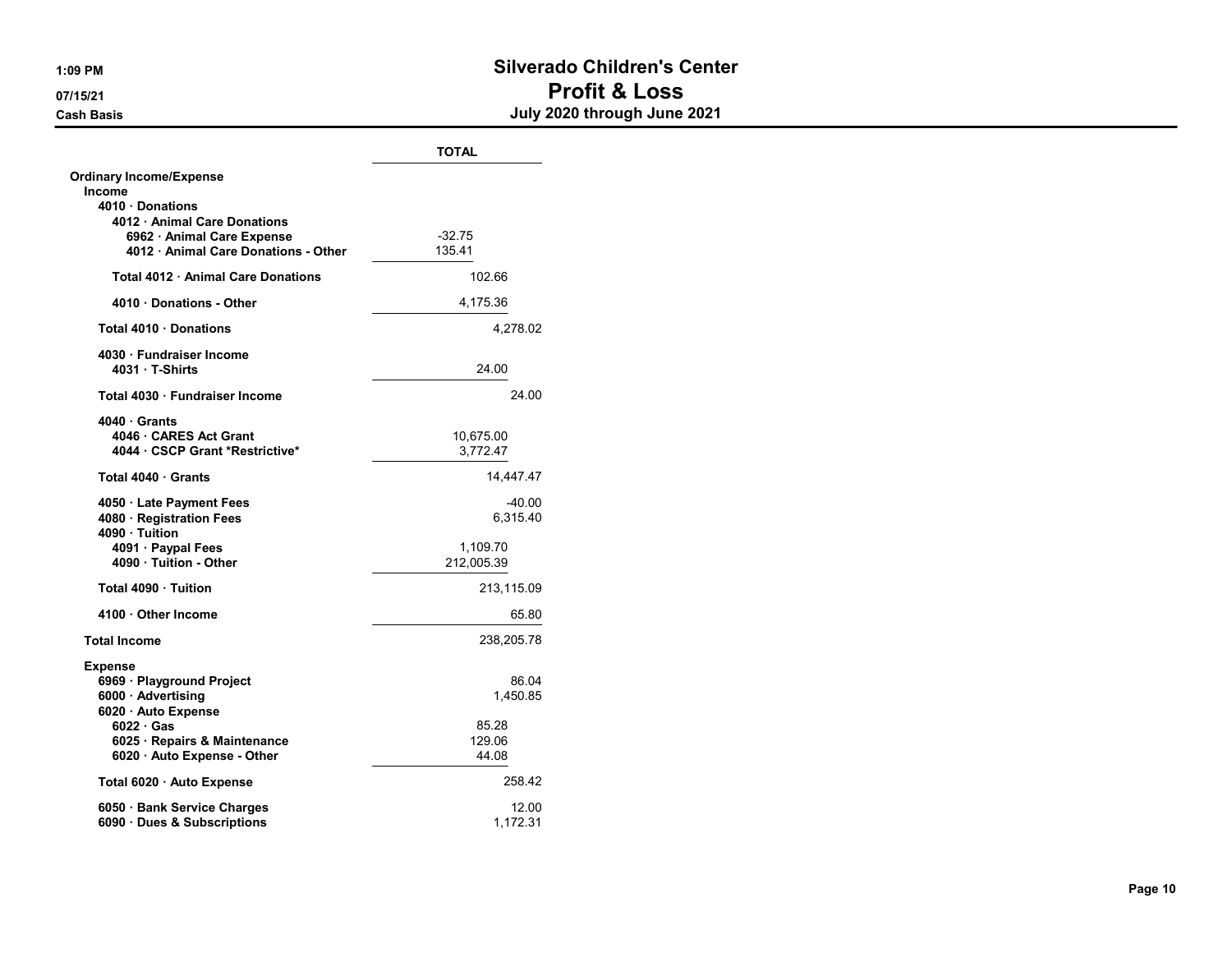#### 1:09 PM Silverado Children's Center 07/15/21 **Profit & Loss** Cash Basis July 2020 through June 2021

|                                 | <b>TOTAL</b> |  |  |  |
|---------------------------------|--------------|--|--|--|
| 6200 · Insurance Expense        |              |  |  |  |
| 6203 Health                     | 6,563.65     |  |  |  |
| 6202 · Worker's Comp            | 1,767.29     |  |  |  |
| Total 6200 · Insurance Expense  | 8,330.94     |  |  |  |
| 6550 Office Expense             |              |  |  |  |
| 6958 Staff Gift                 | 1,354.20     |  |  |  |
| 6959 · Storage                  | 59.39        |  |  |  |
| 6957 · Furniture                | 348.96       |  |  |  |
| 6555 · Health & Safety          | 763.39       |  |  |  |
| 6554 · Paper Products           | 539.11       |  |  |  |
| 6551 Internet Access            | 962.43       |  |  |  |
| 6552 Office Supplies            | 1,507.70     |  |  |  |
| 6553 · Website                  | 1,025.73     |  |  |  |
| 6550 Office Expense - Other     | 601.74       |  |  |  |
| Total 6550 · Office Expense     | 7,162.65     |  |  |  |
| 6640 Legal & Prof Fees          |              |  |  |  |
| $6642 \cdot$ Legal              | 345.00       |  |  |  |
| 6644 Bookkeeping                | 6,982.00     |  |  |  |
| Total 6640 · Legal & Prof Fees  | 7,327.00     |  |  |  |
| 6790 · Salaries & Wages         |              |  |  |  |
| 6793 Director                   | 55, 158.84   |  |  |  |
| 6792 Staff                      | 77,541.26    |  |  |  |
| Total 6790 · Salaries & Wages   | 132,700.10   |  |  |  |
| 6800 · Payroll Expenses         |              |  |  |  |
| 6806 · Payroll Processing Fees  | 1,463.84     |  |  |  |
| 6801 ETT                        | 20.56        |  |  |  |
| 6803 Medicare                   | 2,205.37     |  |  |  |
| 6804 Social Security            | 8,535.20     |  |  |  |
| 6805 · SUI                      | 1,247.20     |  |  |  |
| 6800 · Payroll Expenses - Other | 6,574.03     |  |  |  |
| Total 6800 · Payroll Expenses   | 20,046.20    |  |  |  |
| 6820 · Postage                  | 95.60        |  |  |  |
| 6840 · Professional Development | 540.00       |  |  |  |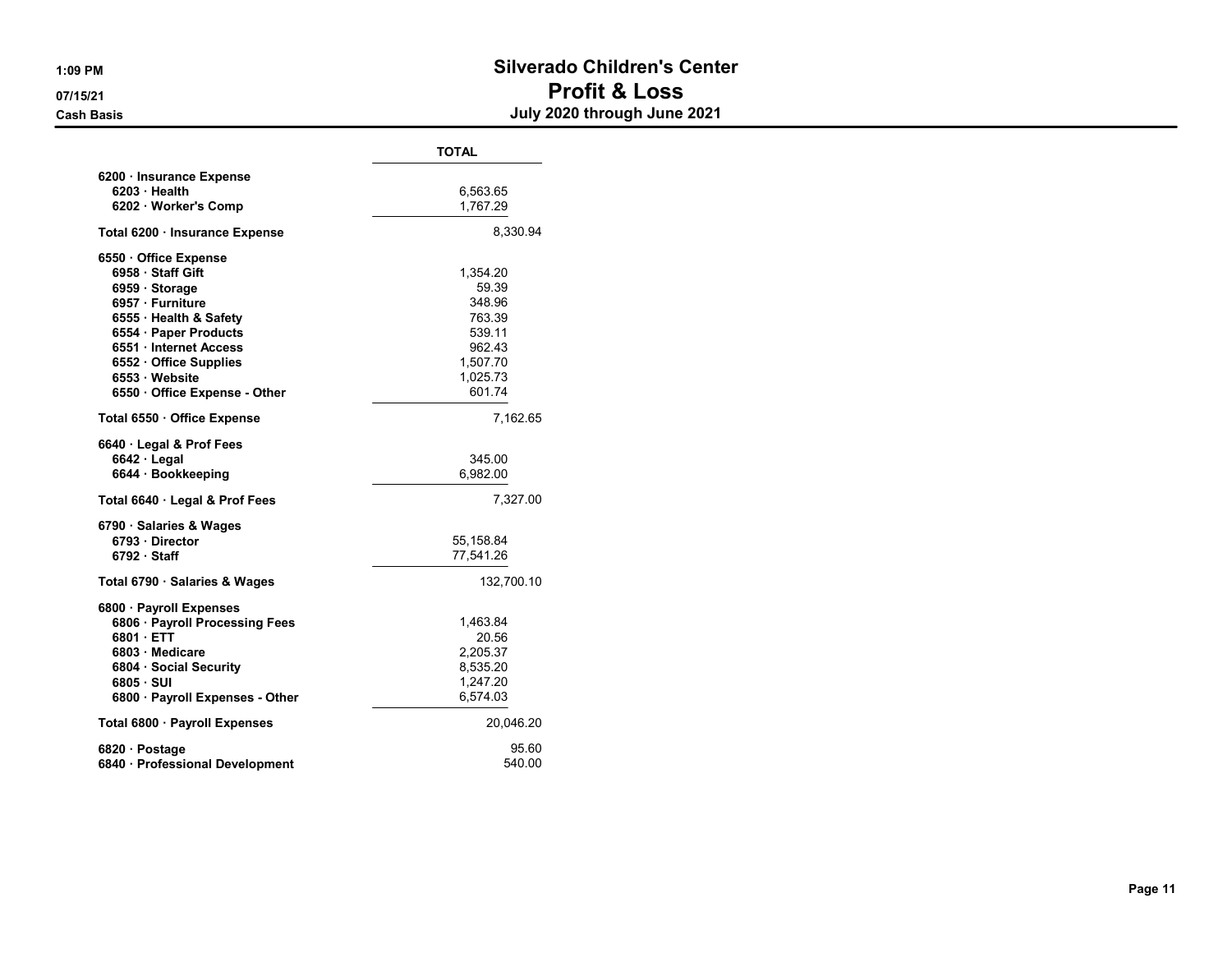#### 1:09 PM Silverado Children's Center 07/15/21 **Profit & Loss** Cash Basis July 2020 through June 2021

| <b>TOTAL</b>                                                |
|-------------------------------------------------------------|
| 73.98<br>17,133.07<br>2,012.66<br>9,754.90<br>1,578.60      |
| 30,553.21                                                   |
| 2,756.47<br>1.345.67                                        |
| 4,102.14                                                    |
| 944.87<br>2,124.93<br>539.05<br>278.62<br>3.498.89<br>12.99 |
| 7,399.35                                                    |
| 1,947.81<br>460.40<br>30.22                                 |
| 490.62                                                      |
| 223,675.24                                                  |
| 14,530.54                                                   |
| 0.72                                                        |
| 0.72                                                        |
| 0.72                                                        |
| 14,531.26                                                   |
|                                                             |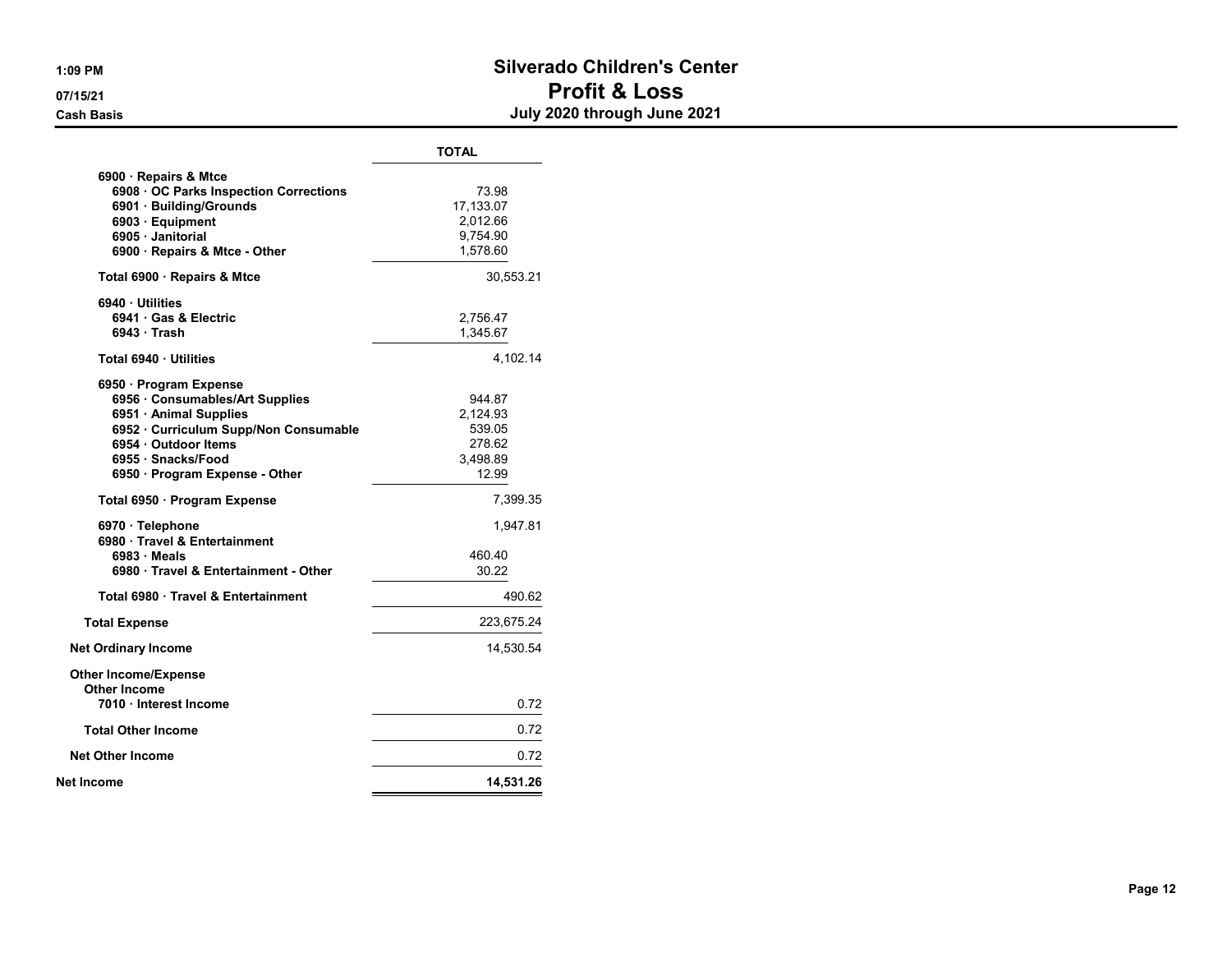#### 12:55 PM Silverado Children's Center 07/15/21 **Balance Sheet** Cash Basis **As of June 30, 2021**

|                                                                                                                                                                                                                                                                                                                            | Jun 30, 21                                                                                        |
|----------------------------------------------------------------------------------------------------------------------------------------------------------------------------------------------------------------------------------------------------------------------------------------------------------------------------|---------------------------------------------------------------------------------------------------|
| <b>ASSETS</b><br><b>Current Assets</b><br>Checking/Savings<br>1000 · B of A Checking<br>1030 Bus. Savings-BofA                                                                                                                                                                                                             | 2,374.39<br>20,552.35                                                                             |
| <b>Total Checking/Savings</b>                                                                                                                                                                                                                                                                                              | 22,926.74                                                                                         |
| <b>Total Current Assets</b>                                                                                                                                                                                                                                                                                                | 22,926.74                                                                                         |
| <b>Fixed Assets</b><br>1500 · Fixed Asset(s)<br>1510 · Buildings & Improvements<br>1520 · Furniture & Equipment<br>1530 · Accum Depr                                                                                                                                                                                       | 296,784.69<br>54,762.51<br>$-340,565.00$                                                          |
| Total 1500 · Fixed Asset(s)                                                                                                                                                                                                                                                                                                | 10,982.20                                                                                         |
| <b>Total Fixed Assets</b>                                                                                                                                                                                                                                                                                                  | 10,982.20                                                                                         |
| <b>TOTAL ASSETS</b>                                                                                                                                                                                                                                                                                                        | 33,908.94                                                                                         |
| <b>LIABILITIES &amp; EQUITY</b><br>Liabilities<br><b>Current Liabilities</b><br><b>Accounts Payable</b><br>2000 · Accounts Payable                                                                                                                                                                                         | -114.00                                                                                           |
| <b>Total Accounts Payable</b>                                                                                                                                                                                                                                                                                              | $-114.00$                                                                                         |
| <b>Other Current Liabilities</b><br>2100 · Payroll Liabilities<br>2102 · CA Withholding<br>2103 CA SDI<br>2105 ETT<br>2106 · Federal Withholding<br>2108 · Health Ins (Emp)<br>2109 Medicare - Company<br>2110 · Medicare - Employee<br>2111 · Social Security - Company<br>2113 SUI<br>2100 · Payroll Liabilities - Other | -130.58<br>-895.70<br>0.09<br>-469.89<br>65.25<br>-180.23<br>0.01<br>-24.03<br>153.21<br>$-65.25$ |
| Total 2100 · Payroll Liabilities                                                                                                                                                                                                                                                                                           | $-1,547.12$                                                                                       |
| 2200 · Note(s) Payable<br>$2201 \cdot$ SMRPD<br>SMRPD (2nd Loan)<br>2201 SMRPD - Other                                                                                                                                                                                                                                     | 66,447.95<br>28,950.00                                                                            |
| Total 2201 · SMRPD                                                                                                                                                                                                                                                                                                         | 95,397.95                                                                                         |
| 2202 Old Payable to SMPRD                                                                                                                                                                                                                                                                                                  | 36,848.21                                                                                         |
| Total 2200 · Note(s) Payable                                                                                                                                                                                                                                                                                               | 132,246.16                                                                                        |
| <b>Total Other Current Liabilities</b>                                                                                                                                                                                                                                                                                     | 130,699.04                                                                                        |
| <b>Total Current Liabilities</b>                                                                                                                                                                                                                                                                                           | 130,585.04                                                                                        |
| <b>Total Liabilities</b>                                                                                                                                                                                                                                                                                                   | 130,585.04                                                                                        |
| Equity<br>3900 · Retained Earnings<br><b>Net Income</b>                                                                                                                                                                                                                                                                    | -111,207.36<br>14,531.26                                                                          |
| <b>Total Equity</b>                                                                                                                                                                                                                                                                                                        | $-96,676.10$                                                                                      |
| <b>TOTAL LIABILITIES &amp; EQUITY</b>                                                                                                                                                                                                                                                                                      | 33,908.94                                                                                         |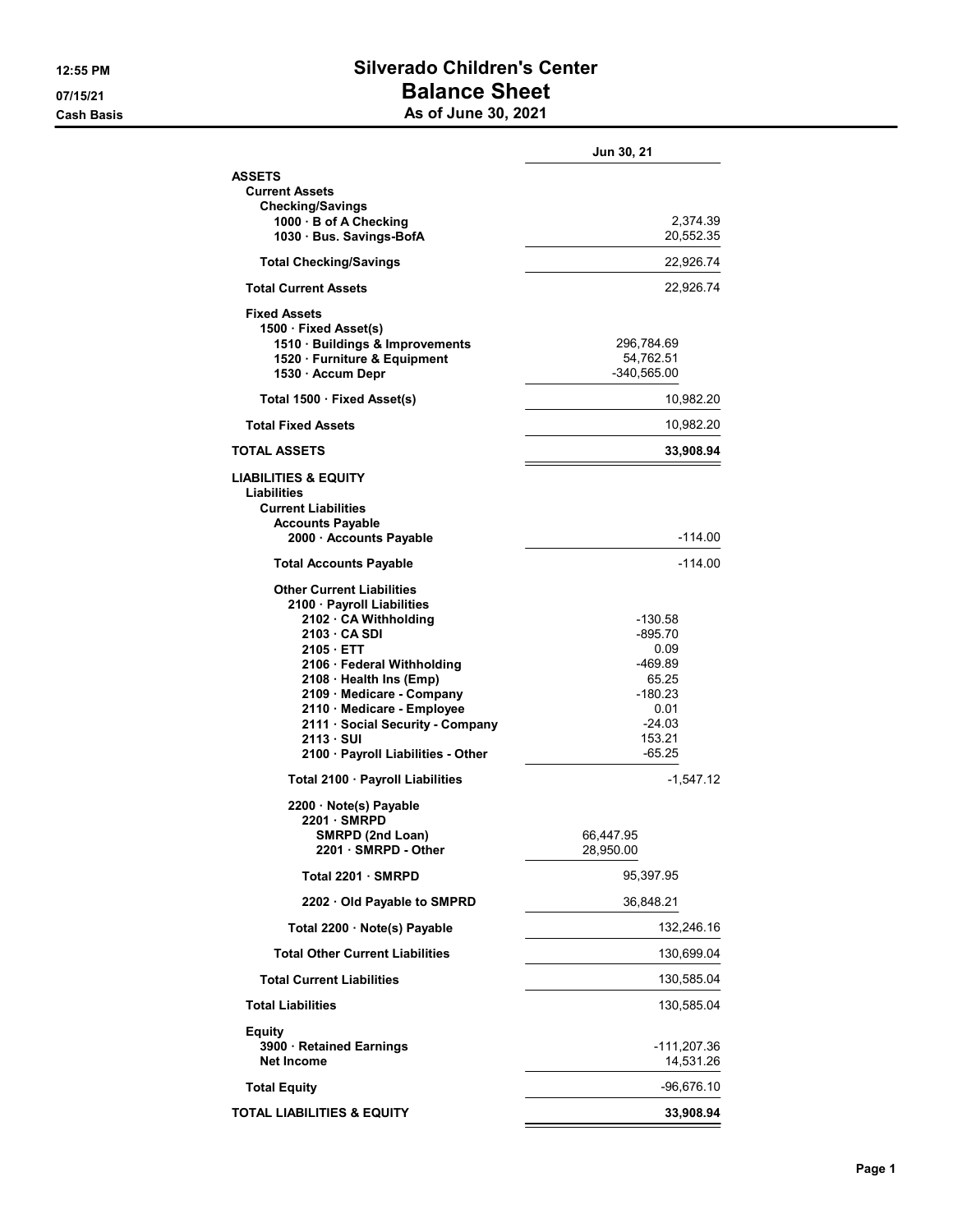### 12:59 PM Silverado Children's Center 07/15/21 CONSERVENTING CONTROLLER CONTROLLER TRANSACTION LIST by Vendor

June 2021

| <b>Type</b>                            | <b>Date</b> | <b>Num</b> | Memo             | <b>Account</b>            | Cir      | <b>Split</b>          | Debit | <b>Credit</b> |
|----------------------------------------|-------------|------------|------------------|---------------------------|----------|-----------------------|-------|---------------|
| Albertson's                            |             |            |                  |                           |          |                       |       |               |
| Check                                  | 06/02/2021  |            |                  | $1000 \cdot B$ of A Check | Χ        | -SPLIT-               |       | 564.51        |
| Check                                  | 06/04/2021  |            |                  | $1000 \cdot B$ of A Check | X        | 6958 · Staff Gift     |       | 10.08         |
| Check                                  | 06/15/2021  |            |                  | $1000 \cdot B$ of A Check | X        | $6955 \cdot$ Snacks/  |       | 10.10         |
| Check                                  | 06/15/2021  |            |                  | $1000 \cdot B$ of A Check | $\times$ | $6955 \cdot$ Snacks/  |       | 33.03         |
| Check                                  | 06/17/2021  |            |                  | $1000 \cdot B$ of A Check | X.       | -SPLIT-               |       | 223.89        |
| Amazon.com                             |             |            |                  |                           |          |                       |       |               |
| Check                                  | 06/01/2021  |            | Prime            | $1000 \cdot B$ of A Check | X        | 6090 · Dues &         |       | 14.00         |
| Check                                  | 06/08/2021  |            | Marketplace      | $1000 \cdot B$ of A Check | X        | 6550 · Office E       |       | 4.60          |
| Check                                  | 06/14/2021  |            |                  | $1000 \cdot B$ of A Check | X        | $6550 \cdot$ Office E |       | 34.53         |
| Check                                  | 06/14/2021  |            |                  | $1000 \cdot B$ of A Check | $\times$ | 6952 · Curricul       |       | 16.15         |
| Check                                  | 06/14/2021  |            |                  | $1000 \cdot B$ of A Check | X.       | $6952 \cdot$ Curricul |       | 15.96         |
| Check                                  | 06/16/2021  |            | Marketplace      | $1000 \cdot B$ of A Check | X        | $6951 \cdot$ Animal   |       | 64.62         |
| Check                                  | 06/18/2021  |            | Music            | $1000 \cdot B$ of A Check | X.       | $6090 \cdot$ Dues &   |       | 14.99         |
| Check                                  | 06/28/2021  |            | Marketplace      | $1000 \cdot B$ of A Check | X        | 6550 · Office E       |       | 31.01         |
| Check                                  | 06/28/2021  |            | Marketplace      | 1000 · B of A Check       | $\times$ | $6550 \cdot$ Office E |       | 143.16        |
| Check                                  | 06/30/2021  |            |                  | 1000 · B of A Check       | Χ        | $6555 \cdot$ Health   |       | 40.92         |
| Check                                  | 06/30/2021  |            |                  | 1000 · B of A Check       | $\times$ | 6900 · Repairs        |       | 23.67         |
| Check                                  | 06/30/2021  |            | Barn Fan         | $1000 \cdot B$ of A Check | X        | $6951 \cdot$ Animal   |       | 161.61        |
| Check                                  | 06/30/2021  |            | Prime            | $1000 \cdot B$ of A Check | $\times$ | $6090 \cdot$ Dues &   |       | 14.00         |
| Apple.com                              |             |            |                  |                           |          |                       |       |               |
| Check                                  | 06/11/2021  |            | Cloud            | $1000 \cdot B$ of A Check | X        | $6090 \cdot$ Dues &   |       | 0.99          |
| AT&T                                   |             |            |                  |                           |          |                       |       |               |
| Check                                  | 06/01/2021  |            | Auto Pay         | $1000 \cdot B$ of A Check | X        | $6551 \cdot$ Internet |       | 32.10         |
| Check                                  | 06/02/2021  |            | Auto Pay, Bn     | 1000 · B of A Check       | X.       | 6970 $\cdot$ Telepho  |       | 73.44         |
| Bill                                   | 06/17/2021  |            | May 27 - June    | 2000 · Accounts Pa        |          | $6551 \cdot$ Internet |       | 32.10         |
| Check                                  | 06/18/2021  |            | Enroll, Bnk St   | $1000 \cdot B$ of A Check | X.       | $6551 \cdot$ Internet |       | 32.10         |
| Check                                  | 06/28/2021  |            | 130242553, J     | $1000 \cdot B$ of A Check | $\times$ | $6551 \cdot$ Internet |       | 32.10         |
| <b>Bank of America</b>                 |             |            |                  |                           |          |                       |       |               |
| Check                                  | 06/30/2021  |            | monthly transf   | $1000 \cdot B$ of A Check | X        | $1030 \cdot$ Bus. Sa  |       | 1,000.00      |
| <b>California Choice Benefit Admin</b> |             |            |                  |                           |          |                       |       |               |
| Bill                                   |             | 36964      |                  | 2000 · Accounts Pa        |          | $6200 \cdot$ Insuran  |       | 603.02        |
|                                        | 06/20/2021  |            | July 2021 Per    | $1000 \cdot B$ of A Check | $\times$ | $6203 \cdot$ Health   |       |               |
| Check                                  | 06/23/2021  |            | <b>July 2021</b> |                           |          |                       |       | 603.02        |
| <b>Clean Products</b>                  |             |            |                  |                           |          |                       |       |               |
| <b>Bill Pmt -Check</b>                 | 06/17/2021  | 8326       | Account #2660    | $1000 \cdot B$ of A Check | X        | $2000 \cdot$ Account  |       | 342.86        |
| <b>Department of Social Services</b>   |             |            |                  |                           |          |                       |       |               |
| Bill                                   | 06/28/2021  | 5/5/20     | Facility #3006   | 2000 Accounts Pa          |          | $6254 \cdot$ Comm     |       | 605.00        |
| <b>Discount School Supply</b>          |             |            |                  |                           |          |                       |       |               |
| Bill                                   | 06/25/2021  | W694       | Account #003     | 2000 · Accounts Pa        |          | 6956 · Consu          |       | 361.02        |
| Door Dash                              |             |            |                  |                           |          |                       |       |               |
| Check                                  | 06/10/2021  |            | The Meltdown     | $1000 \cdot B$ of A Check | X        | 6958 · Staff Gift     |       | 126.46        |
| Check                                  | 06/21/2021  |            |                  | 1000 · B of A Check       | $\times$ | 6958 · Staff Gift     |       | 128.42        |
| <b>Home Depot</b>                      |             |            |                  |                           |          |                       |       |               |
| Check                                  | 06/21/2021  |            |                  | $1000 \cdot B$ of A Check | X        | 6900 · Repairs        |       | 258.01        |
| Indeed                                 |             |            |                  |                           |          |                       |       |               |
| Check                                  | 06/02/2021  |            | Staff            | $1000 \cdot B$ of A Check | X        | $6000 \cdot$ Advertis |       | 91.76         |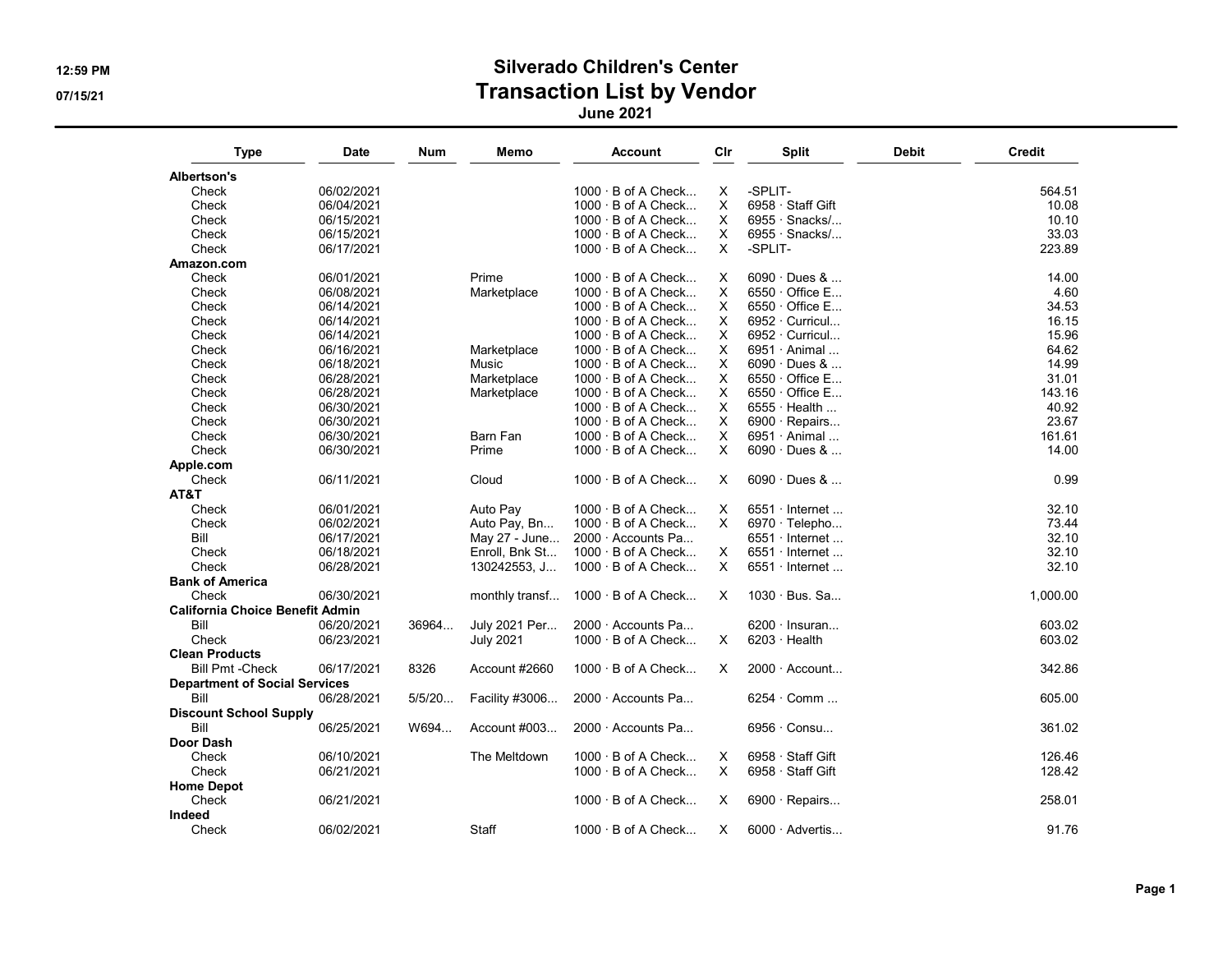### 12:59 PM Silverado Children's Center 07/15/21 CONSERVENTING CONTROLLER CONTROLLER TRANSACTION LIST by Vendor

June 2021

| <b>Type</b>                        | <b>Date</b> | Num    | Memo                     | <b>Account</b>            | Clr      | <b>Split</b>            | Debit | Credit |
|------------------------------------|-------------|--------|--------------------------|---------------------------|----------|-------------------------|-------|--------|
| <b>Lux Cleaning Services</b>       |             |        |                          |                           |          |                         |       |        |
| Check                              | 06/08/2021  |        | <b>Bank Stmt</b>         | $1000 \cdot B$ of A Check | Х        | $6905 \cdot$ Janitorial |       | 880.00 |
| Check                              | 06/09/2021  |        | Inv Date 4/2/2           | $1000 \cdot B$ of A Check | $\times$ | 6905 · Janitorial       |       | 920.00 |
| <b>McDonalds</b>                   |             |        |                          |                           |          |                         |       |        |
| Check                              | 06/04/2021  |        |                          | $1000 \cdot B$ of A Check | $\times$ | $6955 \cdot$ Snacks/    |       | 22.48  |
| <b>Myles Luas Appliance Repair</b> |             |        |                          |                           |          |                         |       |        |
| Bill                               | 06/15/2021  | 27020  | Repairs to Th            | 2000 Accounts Pa          |          | $6901 \cdot$ Building   |       | 248.96 |
| <b>Orkin Pest Control</b>          |             |        |                          |                           |          |                         |       |        |
| Check                              | 06/21/2021  |        | Pest Control             | $1000 \cdot B$ of A Check | X        | $6900 \cdot$ Repairs    |       | 98.00  |
| <b>Pacific Ranch Market</b>        |             |        |                          |                           |          |                         |       |        |
| Check                              | 06/07/2021  |        |                          | $1000 \cdot B$ of A Check | X        | $6958 \cdot$ Staff Gift |       | 14.49  |
| <b>Piazza Premier</b>              |             |        |                          |                           |          |                         |       |        |
| Bill                               | 06/28/2021  | 10361  | Ana Gamino               | 2000 · Accounts Pa        |          | $6930 \cdot$ Substitu   |       | 626.06 |
| <b>Procare Software</b>            |             |        |                          |                           |          |                         |       |        |
| Check                              | 06/01/2021  |        | Cloud Backup             | 1000 · B of A Check       | X        | $6090 \cdot$ Dues &     |       | 49.00  |
|                                    |             |        |                          |                           |          |                         |       |        |
| <b>SCE</b>                         |             |        |                          |                           |          |                         |       |        |
| Check                              | 06/23/2021  |        | 70032500965              | $1000 \cdot B$ of A Check | X        | $6941 \cdot$ Gas &      |       | 124.43 |
| Bill                               | 06/30/2021  | May S  | 700325009658             | $2000 \cdot$ Accounts Pa  |          | 6941 · Gas &            |       | 124.43 |
| <b>Silverado Canyon Market</b>     |             |        |                          |                           |          |                         |       |        |
| Check                              | 06/09/2021  |        | <b>Birthday Ligther</b>  | $1000 \cdot B$ of A Check | х        | 6958 · Staff Gift       |       | 10.50  |
| Check                              | 06/21/2021  |        | Work Day                 | $1000 \cdot B$ of A Check | $\times$ | 6958 · Staff Gift       |       | 22.90  |
| Soriano, Juan                      |             |        |                          |                           |          |                         |       |        |
| Bill                               | 06/30/2021  | Inv 6/ | $5/1, 5/8, 5/15, \ldots$ | 2000 Accounts Pa          |          | $6901 \cdot$ Building   |       | 300.00 |
| <b>South Coast Fire Protection</b> |             |        |                          |                           |          |                         |       |        |
| <b>Bill Pmt -Check</b>             | 06/11/2021  | 8329   | RM116477, S              | $1000 \cdot B$ of A Check | X        | $2000 \cdot$ Account    |       | 96.98  |
| Sparklett's                        |             |        |                          |                           |          |                         |       |        |
| Check                              | 06/28/2021  |        | Water-Coffee             | $1000 \cdot B$ of A Check | X        | $6955 \cdot$ Snacks/    |       | 53.90  |
| <b>Starbucks</b>                   |             |        |                          |                           |          |                         |       |        |
| Check                              | 06/07/2021  |        |                          | 1000 · B of A Check       | X        | 6958 · Staff Gift       |       | 10.10  |
| <b>Surplus 2-way Radios</b>        |             |        |                          |                           |          |                         |       |        |
| Check                              | 06/07/2021  |        |                          | $1000 \cdot B$ of A Check | X        | $6555 \cdot$ Health     |       | 187.64 |
| <b>Symplicity Corp</b>             |             |        |                          |                           |          |                         |       |        |
| Check                              | 06/01/2021  |        | VOID: Staff P            | $1000 \cdot B$ of A Check | X        | $6000 \cdot$ Advertis   | 0.00  |        |
| <b>Target</b>                      |             |        |                          |                           |          |                         |       |        |
| Check                              | 06/16/2021  |        |                          | $1000 \cdot B$ of A Check | X        | 6905 · Janitorial       |       | 23.39  |
| Check                              | 06/17/2021  |        |                          | $1000 \cdot B$ of A Check | $\times$ | -SPLIT-                 |       | 113.28 |
|                                    |             |        |                          |                           |          |                         |       |        |
| <b>Trader Joe's</b>                |             |        |                          |                           |          |                         |       |        |
| Check                              | 06/03/2021  |        |                          | $1000 \cdot B$ of A Check | X        | $6955 \cdot$ Snacks/    |       | 142.11 |
| Check                              | 06/17/2021  |        |                          | $1000 \cdot B$ of A Check | X        | $6955 \cdot$ Snacks/    |       | 136.66 |
| Check                              | 06/28/2021  |        |                          | $1000 \cdot B$ of A Check | X        | $6955 \cdot$ Snacks/    |       | 134.22 |
| <b>Tuesday Morning</b>             |             |        |                          |                           |          |                         |       |        |
| Check                              | 06/09/2021  |        | Facility                 | $1000 \cdot B$ of A Check | X        | $6550 \cdot$ Office E   |       | 14.00  |
| <b>Verizon Wireless</b>            |             |        |                          |                           |          |                         |       |        |
| Check                              | 06/04/2021  |        | May Services             | $1000 \cdot B$ of A Check | X        | 6970 · Telepho          |       | 35.30  |
| <b>Waste Management</b>            |             |        |                          |                           |          |                         |       |        |
| Check                              | 06/30/2021  |        | Bnkg Transfr t           | $1000 \cdot B$ of A Check | X        | $6943 \cdot$ Trash      |       | 120.79 |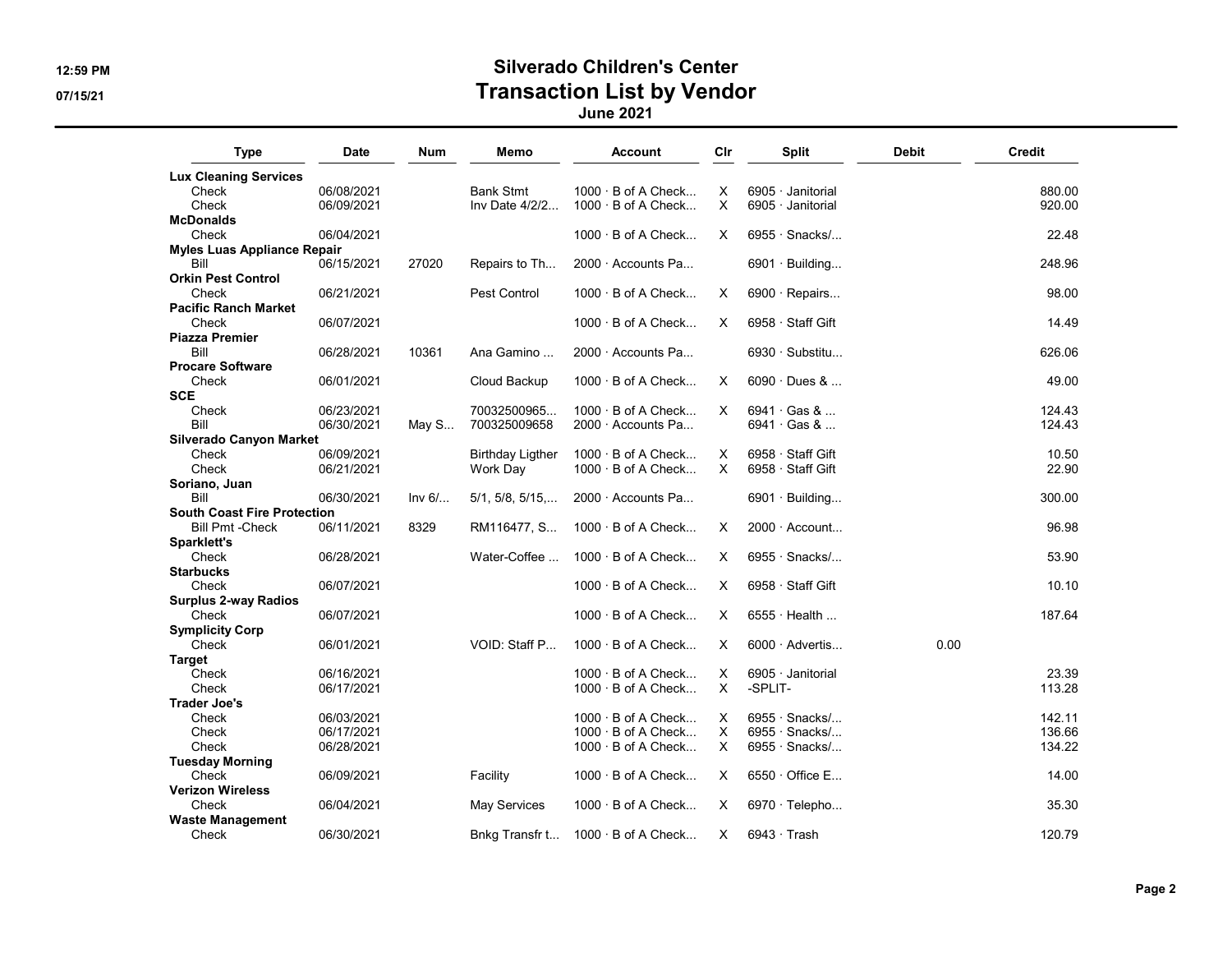#### 12:59 PM Silverado Children's Center 07/15/21 CONSERVENTING CONTROLLER CONTROLLER TRANSACTION LIST by Vendor June 2021

| Type         | Date       | <b>Num</b> | Memo           | Account                                        | Clr | Split   | <b>Debit</b> | <b>Credit</b> |
|--------------|------------|------------|----------------|------------------------------------------------|-----|---------|--------------|---------------|
| Worksite Pav |            |            |                |                                                |     |         |              |               |
| Check        | 06/14/2021 |            |                | $Inv 004068. P 1000 \cdot B$ of A Check X      |     | -SPLIT- |              | 6.560.69      |
| Check        | 06/15/2021 |            |                | $Inv 004068. P 1000 \cdot B$ of A Check X      |     | -SPLIT- |              | 1.994.17      |
| Check        | 06/18/2021 |            |                | Payroll 202113 $1000 \cdot B$ of A Check X     |     | -SPLIT- |              | 7.500.00      |
| Check        | 06/18/2021 |            |                | $Inv 004073$ . P $1000 \cdot B$ of A Check X   |     | -SPLIT- |              | 5.214.07      |
| Check        | 06/29/2021 |            | Pavroll 202114 | 1000 · B of A Check  X                         |     | -SPLIT- |              | 5.067.91      |
| Check        | 06/30/2021 |            |                | $Inv 004088. P 1000 · B of A Check X - SPLIT-$ |     |         |              | 1.389.97      |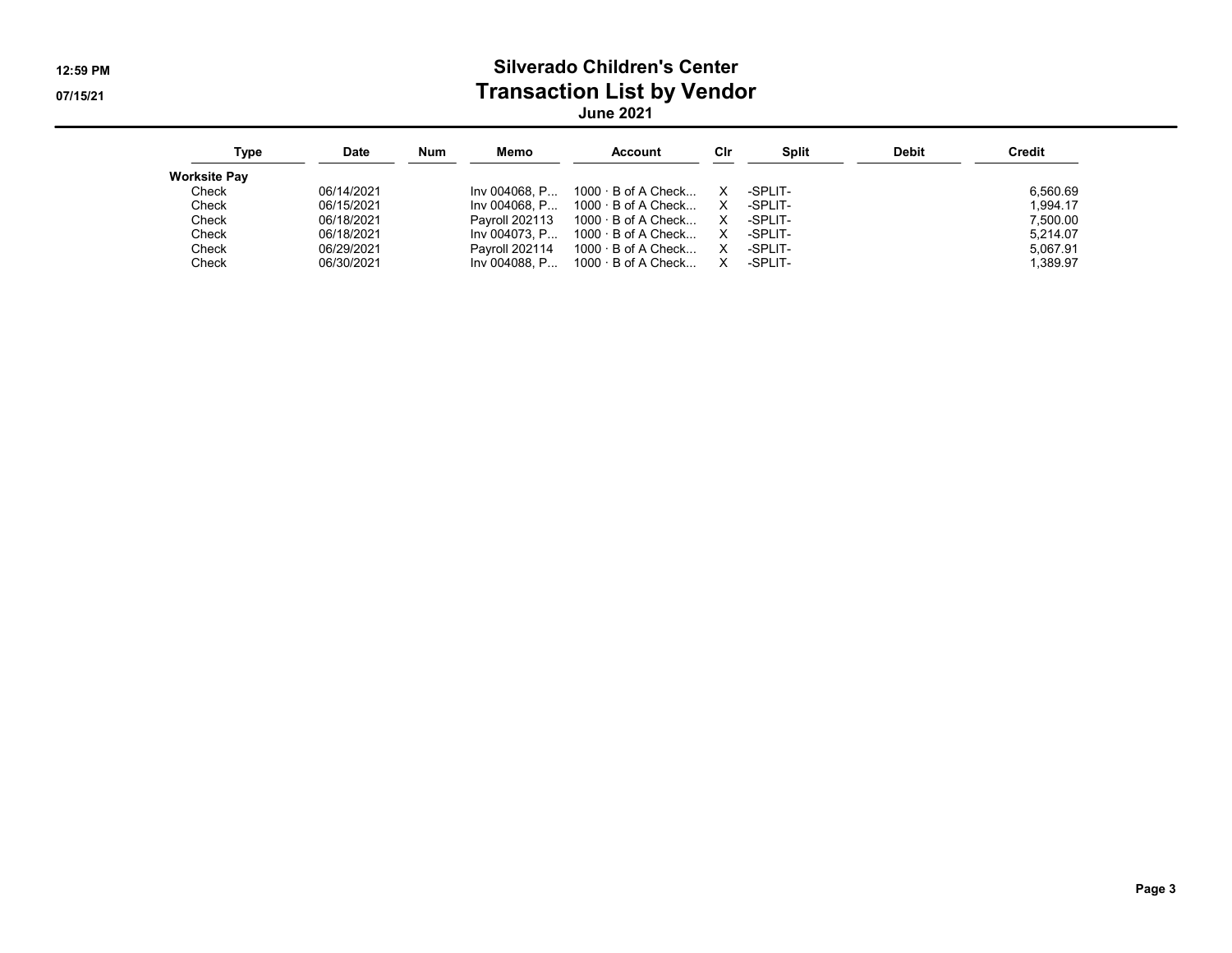#### 12:53 PM **Silverado Children's Center** 07/15/21 Deposit Detail June 2021

| <b>Type</b>    | <b>Num</b><br><b>Date</b> | Name                                          | <b>Account</b>                               | <b>Amount</b>          |
|----------------|---------------------------|-----------------------------------------------|----------------------------------------------|------------------------|
| <b>Deposit</b> | 06/02/2021                |                                               | $1000 \cdot B$ of A Chec                     | 5,761.57               |
|                |                           | Daum, Alyssa                                  | $4090 \cdot$ Tuition                         | -1,847.50              |
|                |                           | Spradlin, Amanda                              | $4090 \cdot$ Tuition                         | -675.00                |
|                |                           | Greenfield, Natalie<br>Sellers, Anne          | $4090 \cdot$ Tuition<br>$4090 \cdot$ Tuition | $-450.00$<br>$-575.00$ |
|                |                           | Clay, Henry                                   | $4090 \cdot$ Tuition                         | $-550.00$              |
|                |                           | Briones, Lauren                               | $4090 \cdot$ Tuition                         | $-950.00$              |
|                |                           | Hammett, Kaylee                               | $4090 \cdot$ Tuition                         | $-714.07$              |
| <b>TOTAL</b>   |                           |                                               |                                              | -5,761.57              |
| <b>Deposit</b> | 06/02/2021                |                                               | $1000 \cdot B$ of A Chec                     | 1,775.00               |
|                |                           | Gheith Chakmakchi                             | $4090 \cdot$ Tuition                         | -700.00                |
|                |                           | Mordovanec, Matt                              | $4090 \cdot$ Tuition                         | -875.00                |
|                |                           | Naimie, Raelyn                                | 4080 · Registration                          | $-100.00$              |
|                |                           | Clay, Henry                                   | $4080 \cdot$ Registration                    | $-100.00$              |
| <b>TOTAL</b>   |                           |                                               |                                              | $-1,775.00$            |
| <b>Deposit</b> | 06/04/2021                |                                               | $1000 \cdot B$ of A Chec                     | 3,780.00               |
|                |                           | Winner, Angela                                | $4090 \cdot$ Tuition                         | $-300.00$              |
|                |                           | Brais, Kimberly                               | $4090 \cdot$ Tuition                         | $-875.00$              |
|                |                           | Brais, Kimberly                               | $4090 \cdot$ Tuition                         | $-325.00$              |
|                |                           | Mauerhan, Keri                                | 4080 · Registration                          | $-25.00$               |
|                |                           | Quezada, Jenna<br>Kari Beiter                 | $4090 \cdot$ Tuition<br>4090 · Tuition       | $-870.00$<br>$-810.00$ |
|                |                           | Connor, Jennifer                              | $4090 \cdot$ Tuition                         | $-575.00$              |
| <b>TOTAL</b>   |                           |                                               |                                              | $-3,780.00$            |
|                |                           |                                               |                                              |                        |
| <b>Deposit</b> | 06/17/2021                |                                               | $1000 \cdot B$ of A Chec                     | 6,422.00               |
|                |                           | Kwan, Hollie                                  | $4090 \cdot$ Tuition                         | $-550.00$              |
|                |                           | Greenfield, Natalie                           | $4031 \cdot T$ -Shirts                       | $-12.00$               |
|                |                           | Chang, Judith                                 | $4090 \cdot$ Tuition                         | $-695.00$              |
|                |                           | Ferguson, Jamie                               | $4090 \cdot$ Tuition                         | $-495.00$              |
|                |                           | Lange, Kristine & Neal                        | $4090 \cdot$ Tuition                         | $-1,045.00$            |
|                |                           | Gheith Chakmakchi                             | $4090 \cdot$ Tuition<br>$4090 \cdot$ Tuition | $-675.00$<br>$-905.00$ |
|                |                           | Lange, Kristine & Neal<br>Heron-Gourlay, Andr | 4090 · Tuition                               | -475.00                |
|                |                           | McCall, Noriko                                | 4080 · Registration                          | $-25.00$               |
|                |                           | Munga, Thalia                                 | $4080 \cdot$ Registration                    | $-50.00$               |
|                |                           | Munga, Thalia                                 | $4090 \cdot$ Tuition                         | -780.00                |
|                |                           | Herman, Van                                   | $4090 \cdot$ Tuition                         | $-345.00$              |
|                |                           | Sunderland, Lindy                             | $4090 \cdot$ Tuition                         | $-345.00$              |
|                |                           | Ruiz, Nicole                                  | 4080 · Registration                          | $-25.00$               |
| <b>TOTAL</b>   |                           |                                               |                                              | $-6,422.00$            |
| <b>Deposit</b> | 06/28/2021                |                                               | $1000 \cdot B$ of A Chec                     | 4,237.15               |
|                |                           | Golden, Lindsay                               | $4090 \cdot$ Tuition                         | $-1,278.17$            |
|                |                           | Shimbo, Tiffany                               | $4090 \cdot$ Tuition                         | $-760.34$              |
|                |                           | Ryba, Cheri                                   | $4090 \cdot$ Tuition                         | -926.32                |
|                |                           | Moser, Janae                                  | $4090 \cdot$ Tuition                         | -549.53                |
|                |                           | Newman, Tessa<br>Baird, Brenda                | $4090 \cdot$ Tuition<br>4080 · Registration  | -625.99<br>$-96.80$    |
| TOTAL          |                           |                                               |                                              | $-4,237.15$            |
| <b>Deposit</b> | 06/28/2021                |                                               | 1000 · B of A Chec                           | 12,629.59              |